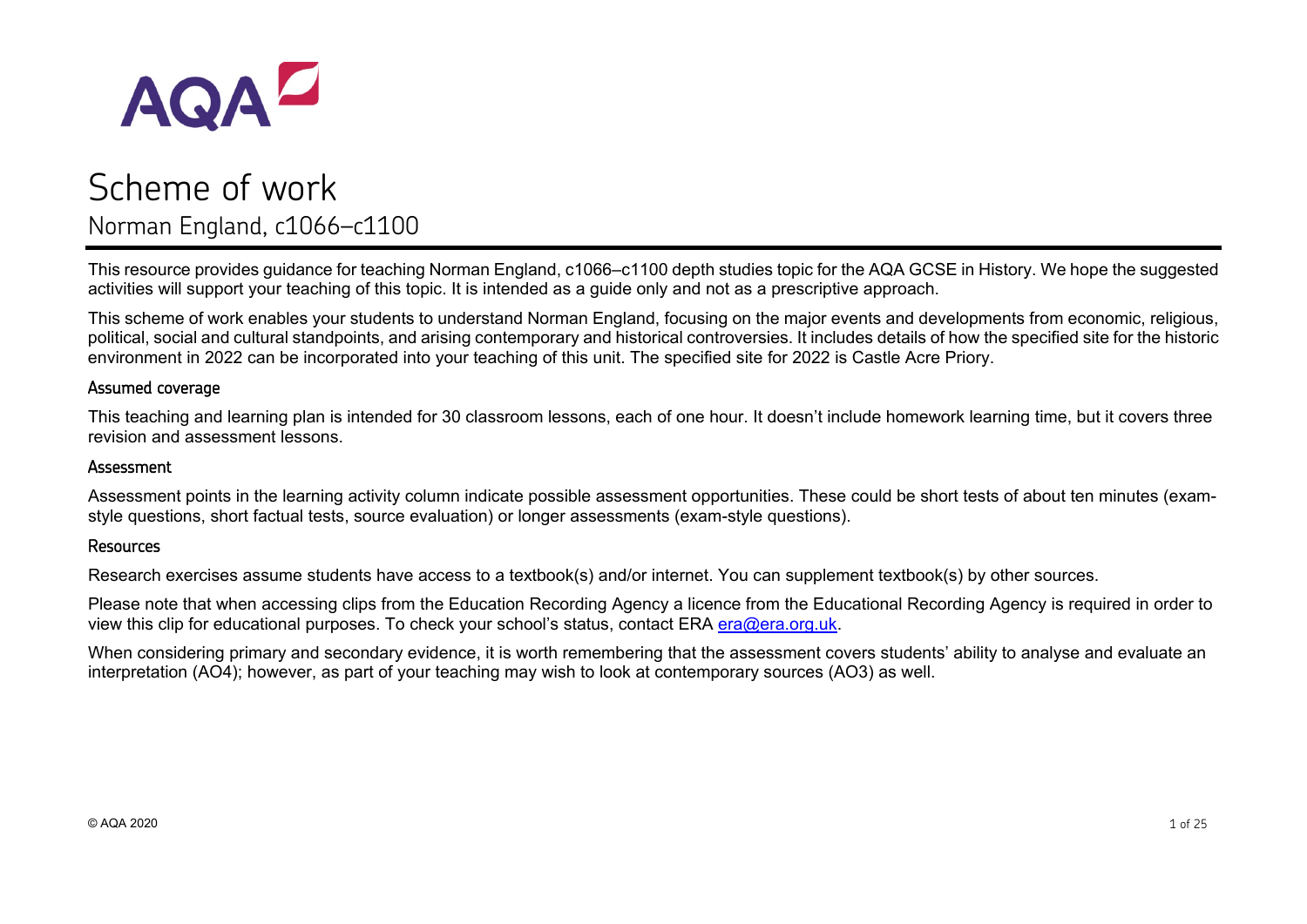# **Part one: The Normans: conquest and control**

# **Causes of the Norman Conquest**

| Lesson         | <b>Specification content</b>         | <b>Guidance</b>                                                                                                                                                                                                                                                                                                                                                                     | <b>Learning activity</b>                                                                                                                                                                                                                                                                                                                                                                                                                                                                                           | <b>Resources</b>                                                                                                                |
|----------------|--------------------------------------|-------------------------------------------------------------------------------------------------------------------------------------------------------------------------------------------------------------------------------------------------------------------------------------------------------------------------------------------------------------------------------------|--------------------------------------------------------------------------------------------------------------------------------------------------------------------------------------------------------------------------------------------------------------------------------------------------------------------------------------------------------------------------------------------------------------------------------------------------------------------------------------------------------------------|---------------------------------------------------------------------------------------------------------------------------------|
| number         | The death of Edward the<br>Confessor | Your students need to understand<br>the key events of the reign of<br>Edward the Confessor in stabilising<br>the government of England after the<br>reigns of Cnut's sons. The role of the<br>key earls needs to be considered,<br>especially the power of the Godwin<br>family. An appreciation of the<br>growing threat from abroad<br>Normandy and Norway/Denmark is<br>crucial. | Enquiry question: what was the<br>impact of the death of Edward<br>the Confessor?<br>Students research the reign of<br><b>Edward the Confessor and</b><br>produce a timeline of the key<br>events. Your students should<br>include the role of the Godwin<br>family.<br>Class debate on the actions of<br>Godwin senior in Dover and<br>Harold, son of Godwin in<br>Normandy.<br>Each student completes a<br>strengths, weaknesses,<br>opportunities and threats<br>(SWOT) analysis of England in<br>January 1066. | <b>Bayeux Tapestry</b><br><b>Textbook</b><br>Edward the <b>Confessor</b><br>The Witan and government in<br>Anglo-Saxon England. |
| $\overline{2}$ | The claimants and claims             | Your students need to understand<br>the strength of the claim for the main<br>protagonists. It's also important for<br>your students to realise that there<br>were no established patterns for<br>inheriting the crown as it didn't<br>automatically go the eldest son.                                                                                                             | Enquiry question: who had the<br>strongest claim to the crown?<br>Using a biography of each<br>claimant, students select who<br>they believe had the best claim<br>to the crown. They should use                                                                                                                                                                                                                                                                                                                   | <b>Harold Godwinson</b><br><b>Textbook</b>                                                                                      |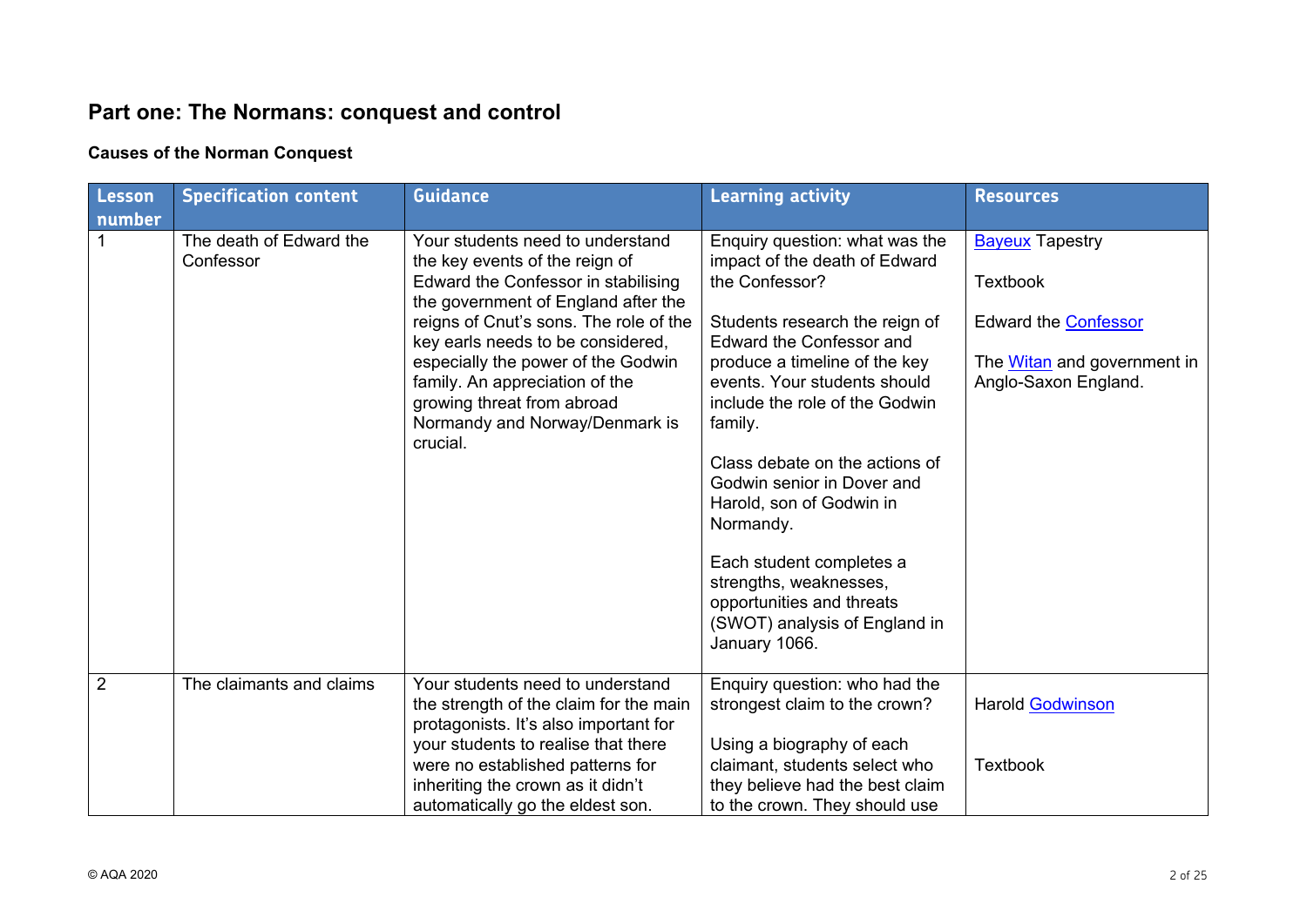| Lesson | <b>Specification content</b> | <b>Guidance</b>                                                                                                                                                                                                                                                                                                                                                                                                                                                                                                                                                                                                                                                                                         | <b>Learning activity</b>                                                                                                                                                                                                                                                                                                                                            | <b>Resources</b>                           |
|--------|------------------------------|---------------------------------------------------------------------------------------------------------------------------------------------------------------------------------------------------------------------------------------------------------------------------------------------------------------------------------------------------------------------------------------------------------------------------------------------------------------------------------------------------------------------------------------------------------------------------------------------------------------------------------------------------------------------------------------------------------|---------------------------------------------------------------------------------------------------------------------------------------------------------------------------------------------------------------------------------------------------------------------------------------------------------------------------------------------------------------------|--------------------------------------------|
| number |                              |                                                                                                                                                                                                                                                                                                                                                                                                                                                                                                                                                                                                                                                                                                         |                                                                                                                                                                                                                                                                                                                                                                     |                                            |
|        |                              | Other ways someone could place a<br>claim should be explored using the<br>main protagonists. Students should<br>consider factors such as:<br>the wishes of the king (including<br>his last words)<br>the selection/election of the<br>leading nobles<br>the armed strength of a claimant.<br>You should cover the following<br>protagonists:<br>Hardrada (his link the claim<br>$\bullet$<br>through Harthacanute's promise<br>to Magnus of Norway).<br>William (his link to the claim<br>through family, papal support<br>and Harold's promise).<br>Harold (his link to Edward's<br>death-bed choice and support<br>from Witan).<br>Edgar Atheling (his link to the<br>claim through Edmund Ironside). | the biography to make notes for<br>the class debate.<br>Divide your class into four<br>teams, each representing one of<br>the claimants. Students collate<br>their arguments and present<br>their views to the other teams.<br>As a class, conclude with a<br>simple table to collect<br>information on each claimant -<br>use key criteria in 'guidance'<br>column | The character of William the<br>Conqueror. |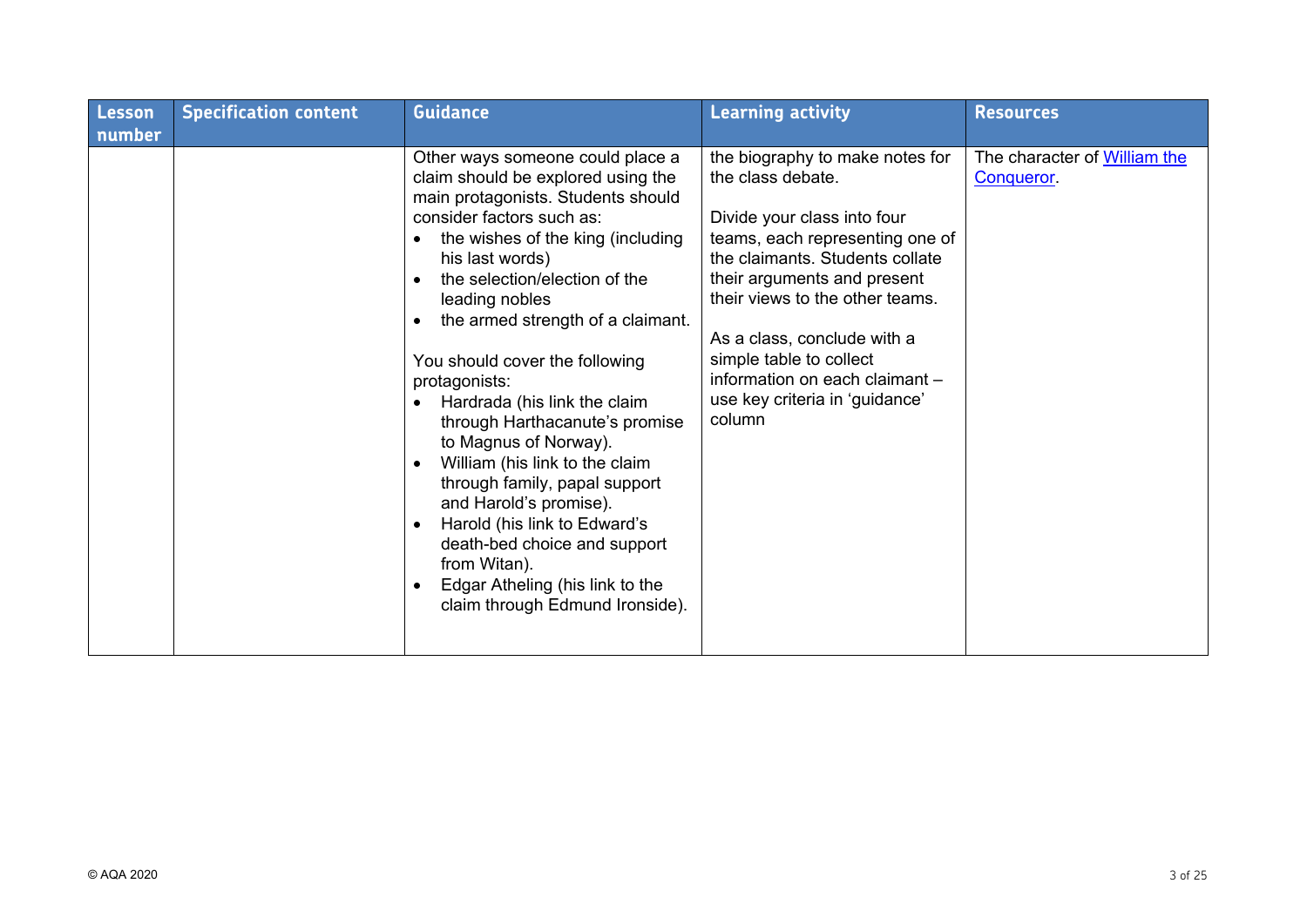#### **Military aspects**

| Lesson | <b>Specification content</b>                                                                                                                                                                  | <b>Guidance</b>                                                                                                                                                                                                                                                                                                                                                                                                                                                                                                                                                                                                                                                                                                                                                                                                                                                                                                                                                 | <b>Learning activity</b>                                                                                                                                                                                                                                                                                                                                                                                                                                                                                                                                                | <b>Resources</b>                                                                                                                                                                 |
|--------|-----------------------------------------------------------------------------------------------------------------------------------------------------------------------------------------------|-----------------------------------------------------------------------------------------------------------------------------------------------------------------------------------------------------------------------------------------------------------------------------------------------------------------------------------------------------------------------------------------------------------------------------------------------------------------------------------------------------------------------------------------------------------------------------------------------------------------------------------------------------------------------------------------------------------------------------------------------------------------------------------------------------------------------------------------------------------------------------------------------------------------------------------------------------------------|-------------------------------------------------------------------------------------------------------------------------------------------------------------------------------------------------------------------------------------------------------------------------------------------------------------------------------------------------------------------------------------------------------------------------------------------------------------------------------------------------------------------------------------------------------------------------|----------------------------------------------------------------------------------------------------------------------------------------------------------------------------------|
| number |                                                                                                                                                                                               |                                                                                                                                                                                                                                                                                                                                                                                                                                                                                                                                                                                                                                                                                                                                                                                                                                                                                                                                                                 |                                                                                                                                                                                                                                                                                                                                                                                                                                                                                                                                                                         |                                                                                                                                                                                  |
| 3      | <b>Battle of Stamford</b><br>$\bullet$<br><b>Bridge</b><br><b>Battle of Hastings</b><br>$\bullet$<br>Military tactics<br>$\bullet$<br>Military innovations,<br>$\bullet$<br>including cavalry | This lesson gives you an opportunity<br>to develop your students'<br>understanding of the Battle of<br>Stamford Bridge and to explore<br>military tactics and innovations. You<br>can also use this lesson to provide<br>greater context to the Battle of<br>Hastings.<br>Your students need to understand<br>who supported Harold Hardrada; his<br>previous military experience and<br>therefore the fact that victory for<br>Godwinson at Stamford Bridge<br>ended the Viking threat to England<br>for good.<br>An appreciation of the tactics used<br>by both armies is necessary so that<br>a comparison can be made with<br>tactics at Hastings.<br>You could compare and contrast<br>Stamford Bridge with the Battle of<br>Gate Fulford to deepen your<br>students' understanding of why<br>Stamford Bridge was an Anglo-<br>Saxon victory.<br>Develop your students' appreciation<br>of the distances travelled by<br>Godwinson's army as this will help | You should start the lesson by<br>revisiting Harold Hardrada's<br>claim to the throne of England.<br>Students use a copy of a map to<br>place notes on Harold's allies<br>and his plan.<br>They should record the events<br>of the Battle of Gate Fulford in<br>sequence around the map and<br>do the same for the Battle of<br>Stamford Bridge.<br>Students should identify the<br>differences between the two<br>battles (worksheet) and why<br>Stamford Bridge was an Anglo-<br>Saxon victory.<br>To conclude - explain the<br>outcome of the battle<br>(worksheet). | <b>Battle details</b><br>Work sheet<br><b>Gate Fulford</b><br><b>Stamford Bridge</b><br>Textbook, map, Internet<br>research<br>BBC collections of clips about<br><b>1066 ERA</b> |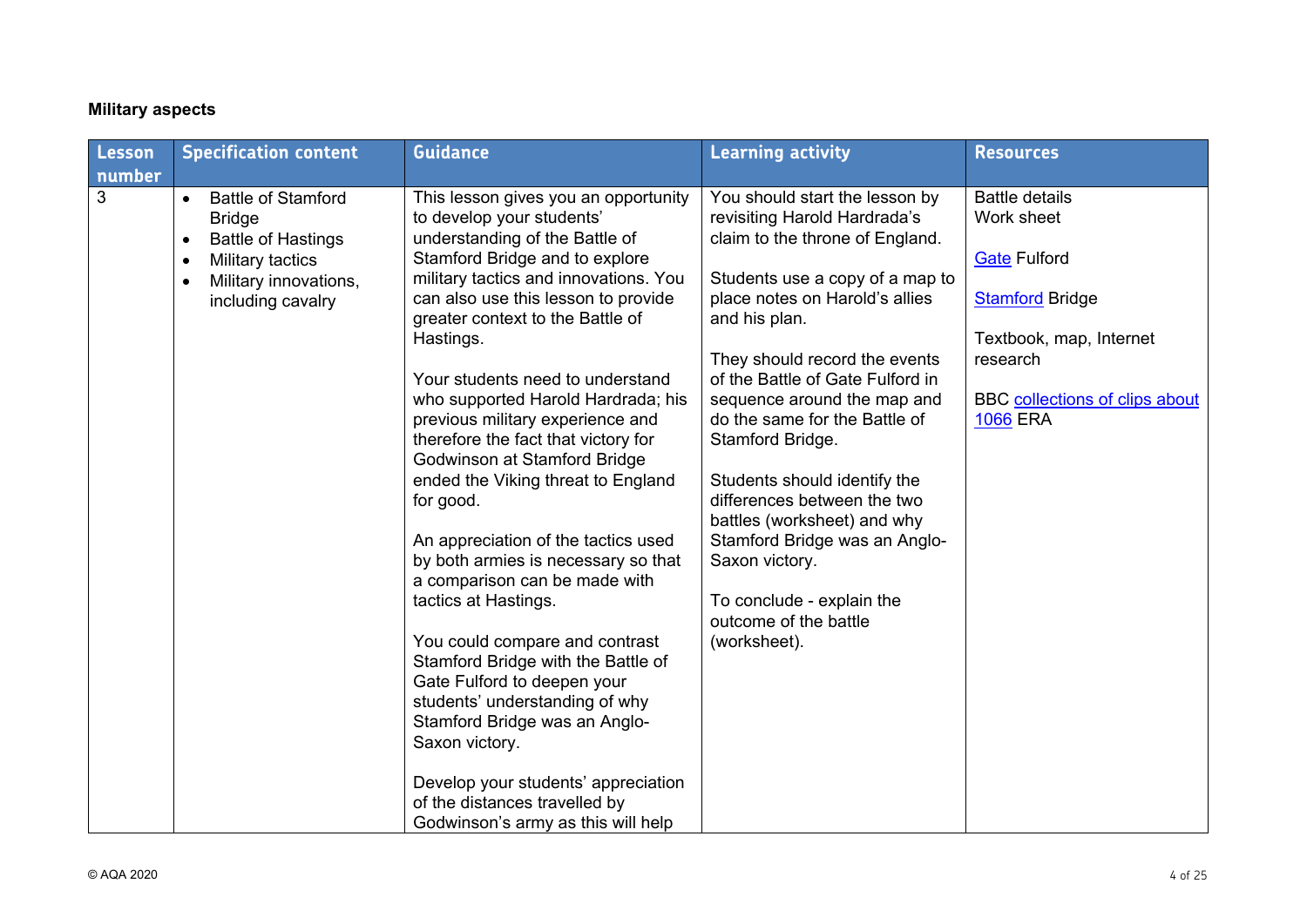| <b>Lesson</b> | <b>Specification content</b>                                                                                                                                        | <b>Guidance</b>                                                                                                                                                                                                                                                                                                                                                                                                                                                                                                                                                                                                                                                                                                                                                                                                                                                                                                                           | <b>Learning activity</b>                                                                                                                                                                                                                                                                                                                                                                                                                                                                                                                                                                                                                                                                                                                   | <b>Resources</b>                                                                                                                                                                                                                                                                                                                                                                                                                                                                                                                                                                              |
|---------------|---------------------------------------------------------------------------------------------------------------------------------------------------------------------|-------------------------------------------------------------------------------------------------------------------------------------------------------------------------------------------------------------------------------------------------------------------------------------------------------------------------------------------------------------------------------------------------------------------------------------------------------------------------------------------------------------------------------------------------------------------------------------------------------------------------------------------------------------------------------------------------------------------------------------------------------------------------------------------------------------------------------------------------------------------------------------------------------------------------------------------|--------------------------------------------------------------------------------------------------------------------------------------------------------------------------------------------------------------------------------------------------------------------------------------------------------------------------------------------------------------------------------------------------------------------------------------------------------------------------------------------------------------------------------------------------------------------------------------------------------------------------------------------------------------------------------------------------------------------------------------------|-----------------------------------------------------------------------------------------------------------------------------------------------------------------------------------------------------------------------------------------------------------------------------------------------------------------------------------------------------------------------------------------------------------------------------------------------------------------------------------------------------------------------------------------------------------------------------------------------|
| number        |                                                                                                                                                                     |                                                                                                                                                                                                                                                                                                                                                                                                                                                                                                                                                                                                                                                                                                                                                                                                                                                                                                                                           |                                                                                                                                                                                                                                                                                                                                                                                                                                                                                                                                                                                                                                                                                                                                            |                                                                                                                                                                                                                                                                                                                                                                                                                                                                                                                                                                                               |
|               |                                                                                                                                                                     | their understanding of the Battle of<br>Hastings.                                                                                                                                                                                                                                                                                                                                                                                                                                                                                                                                                                                                                                                                                                                                                                                                                                                                                         |                                                                                                                                                                                                                                                                                                                                                                                                                                                                                                                                                                                                                                                                                                                                            |                                                                                                                                                                                                                                                                                                                                                                                                                                                                                                                                                                                               |
| 4 and 5       | <b>Battle of Hastings</b><br>$\bullet$<br>Anglo-Saxon and<br>$\bullet$<br>Norman tactics<br>Military innovations,<br>$\bullet$<br>including cavalry and<br>castles. | This is an opportunity to explore:<br>the key events and<br>$\bullet$<br>developments of the Battle of<br>Hastings<br>to identify key military tactics and<br>$\bullet$<br>innovations<br>to understand the reasons why<br>$\bullet$<br>the Normans won the battle.<br>Students should understand the<br>differences between William's army<br>of Normans and mercenaries and<br>Harold's fyrd and the impact this had<br>on the outcome.<br>Students should begin to try to<br>understand the significance of key<br>features of the battle in determining<br>the outcome of the battle, such as:<br>size of the 2 armies<br>$\bullet$<br>size of the battlefield,<br>$\bullet$<br>topography, distinctive features<br>luck/accident<br>$\bullet$<br>position of the armies in relation<br>to the features of the battlefield.<br>Leadership<br>$\bullet$<br>communication<br>tactics.<br>$\bullet$<br>Students may be asked to consider | Enquiry question: why did the<br>Normans win the Battle of<br>Hastings?<br>Start the lesson with a revision<br>and walk-through of Harold's<br>journey to Hastings, and the<br>background to arrival of both<br>armies at the battlefield.<br>Brief video account of battle<br>Students use a map of Hastings<br>to record the positions and<br>composition of each of the<br>armies i.e. William's army had<br>(archers, infantry and cavalry)<br>against Harold's (shield wall,<br>Housecarls and fyrd).<br>Using images $B - G$ students<br>create a short, captioned<br>PowerPoint presentation to<br>explain key moments in the<br>fighting.<br>Students construct a spider<br>diagram to show the links<br>between different factors | <b>AQA Historic Environment</b><br>Resource Pack 2020 for The<br>Battle of Hastings;<br>Background information in<br>resource pack, Resource A.<br><b>Textbook</b><br>Introductory brief clip to<br>Hastings<br>The <b>Battle of Hastings</b> .<br>Differences between the<br>armies shown in Resource J<br><b>Blank Map</b><br>Use the <b>Battlefields Trust</b> site<br>for the location of Hastings<br>battle site.<br>The Hastings battle site<br><b>AQA Historic Environment</b><br>Resource Pack 2020 for The<br><b>Battle of Hastings, Resources</b><br>$B-G$<br>Resources I, K, and L |
|               |                                                                                                                                                                     | whether a more appropriate question                                                                                                                                                                                                                                                                                                                                                                                                                                                                                                                                                                                                                                                                                                                                                                                                                                                                                                       | determining the outcome of the<br>battle.                                                                                                                                                                                                                                                                                                                                                                                                                                                                                                                                                                                                                                                                                                  | <b>Textbook</b>                                                                                                                                                                                                                                                                                                                                                                                                                                                                                                                                                                               |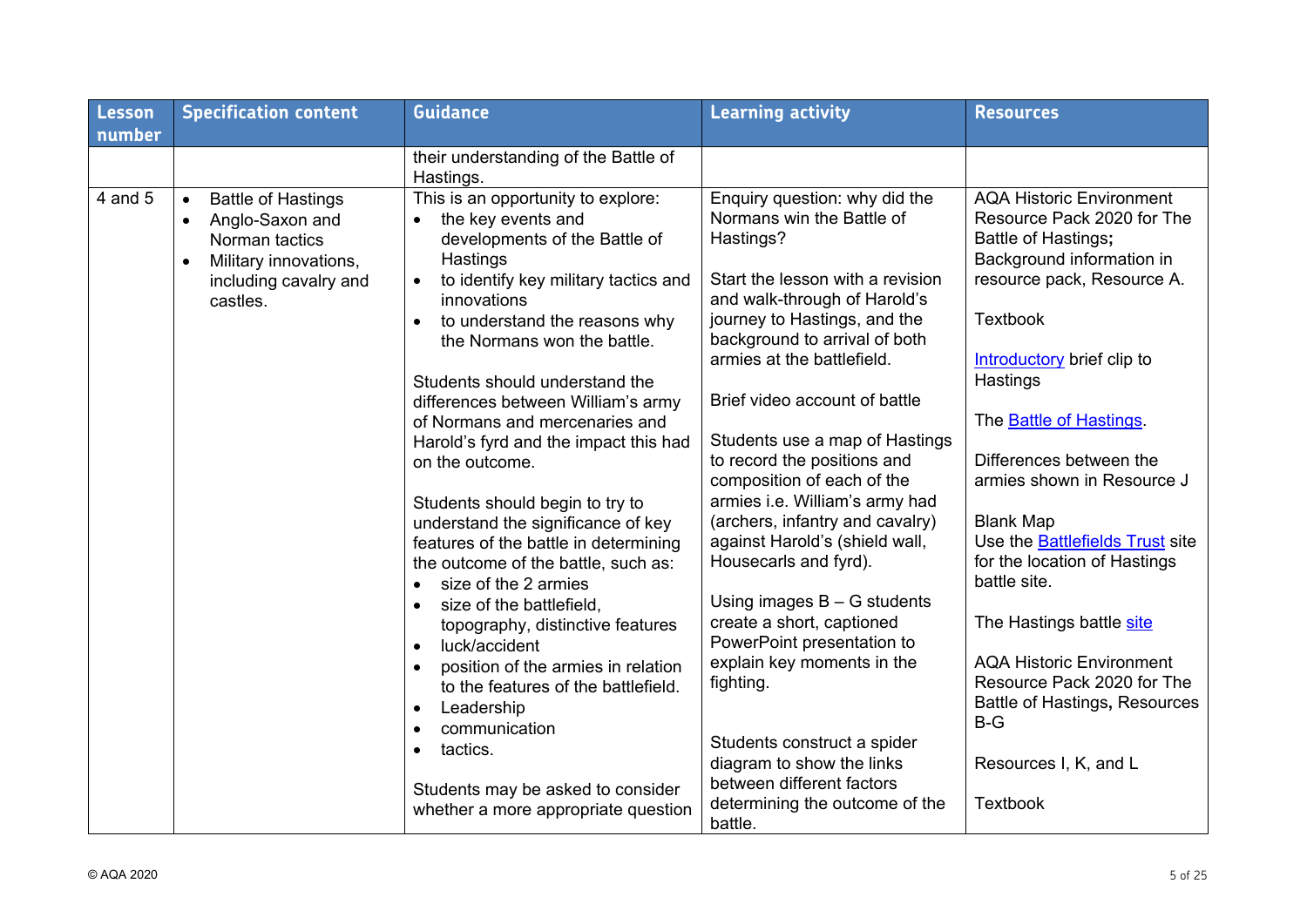| Lesson  | <b>Specification content</b>                | <b>Guidance</b>                                                                                                                                                                                                                                                                                                                                                                                                                                                                                                                                                                                                                                                                                                               | <b>Learning activity</b>                                                                                                                                                                                                                                                                                                                                                                                                                                                                                                                                                                                                                      | <b>Resources</b>                                                                                                                                                                                                                                                                                                                                                                                                                                 |
|---------|---------------------------------------------|-------------------------------------------------------------------------------------------------------------------------------------------------------------------------------------------------------------------------------------------------------------------------------------------------------------------------------------------------------------------------------------------------------------------------------------------------------------------------------------------------------------------------------------------------------------------------------------------------------------------------------------------------------------------------------------------------------------------------------|-----------------------------------------------------------------------------------------------------------------------------------------------------------------------------------------------------------------------------------------------------------------------------------------------------------------------------------------------------------------------------------------------------------------------------------------------------------------------------------------------------------------------------------------------------------------------------------------------------------------------------------------------|--------------------------------------------------------------------------------------------------------------------------------------------------------------------------------------------------------------------------------------------------------------------------------------------------------------------------------------------------------------------------------------------------------------------------------------------------|
| number  |                                             |                                                                                                                                                                                                                                                                                                                                                                                                                                                                                                                                                                                                                                                                                                                               |                                                                                                                                                                                                                                                                                                                                                                                                                                                                                                                                                                                                                                               |                                                                                                                                                                                                                                                                                                                                                                                                                                                  |
|         |                                             | is, 'why did the Anglo-Saxons lose<br>the battle of Hastings?' rather than<br>'why did the Normans win the<br>battle?'                                                                                                                                                                                                                                                                                                                                                                                                                                                                                                                                                                                                        | Class debate: why did the<br>Normans win the battle?<br>Students might consolidate their<br>understanding by writing a short<br>essay of no more than 330<br>words to explain their view. This<br>may be used as a revision<br>exercise to be summarised in no<br>more than 100 words.                                                                                                                                                                                                                                                                                                                                                        | <b>Contemporary Norman</b><br>accounts, popular<br>representations of the battle.                                                                                                                                                                                                                                                                                                                                                                |
| 6 and 7 | Military innovations,<br>including castles. | Overall students should consider the<br>following aspects:<br>What were the key features of a<br>$\bullet$<br>Norman castle?<br>Why were they built?<br>What were their short- and long-<br>term roles or function in Norman<br>England?<br>This lesson will consider early<br>Norman castles. Contrast them with<br>castles in the Anglo-Saxon period so<br>they can appreciate the impact<br>Norman castles had on England.<br>Introduce students to a changing<br>role for Norman castles. Simple<br>Motte and Bailey castles were used<br>during the early phase of the<br>conquest as safe places for Norman<br>troops and later as a way of<br>impressing Norman authority on the<br>local population. Consider how the | Enquiry question: Why did the<br>Normans build castles?<br>And/ Or<br>What role did castles play in<br>Norman England?<br>Revisit knowledge of medieval<br>castles from KS3 with focus on<br>motte and bailey castles. Use an<br>image of MandB castle to show<br>the main features.<br>Students research the<br>similarities and differences of<br>Anglo-Saxon and Norman<br>castles. Students may construct<br>a simple table which compares<br>the features of Anglo-Saxon with<br>those of Norman castles.<br>Give your students a map of<br>castles before 1066 and after<br>1066. Where did the Normans<br>build castles? What does the | Useful material is included in<br>the AQA Historic<br><b>Environment Resource Pack</b><br>2021, for the White Tower.<br>The purpose of Castles.<br>Norman castles<br>Norman Motte and Bailey<br>castles<br>Life in Norman castle<br><b>Castle Design</b><br><b>White Tower, Tower of</b><br>London<br><b>Textbook</b><br><b>Norman Castles and Control</b><br><b>Burh map</b><br><b>Norman</b> Castles Map (pdf)<br><b>Locations</b> of castles: |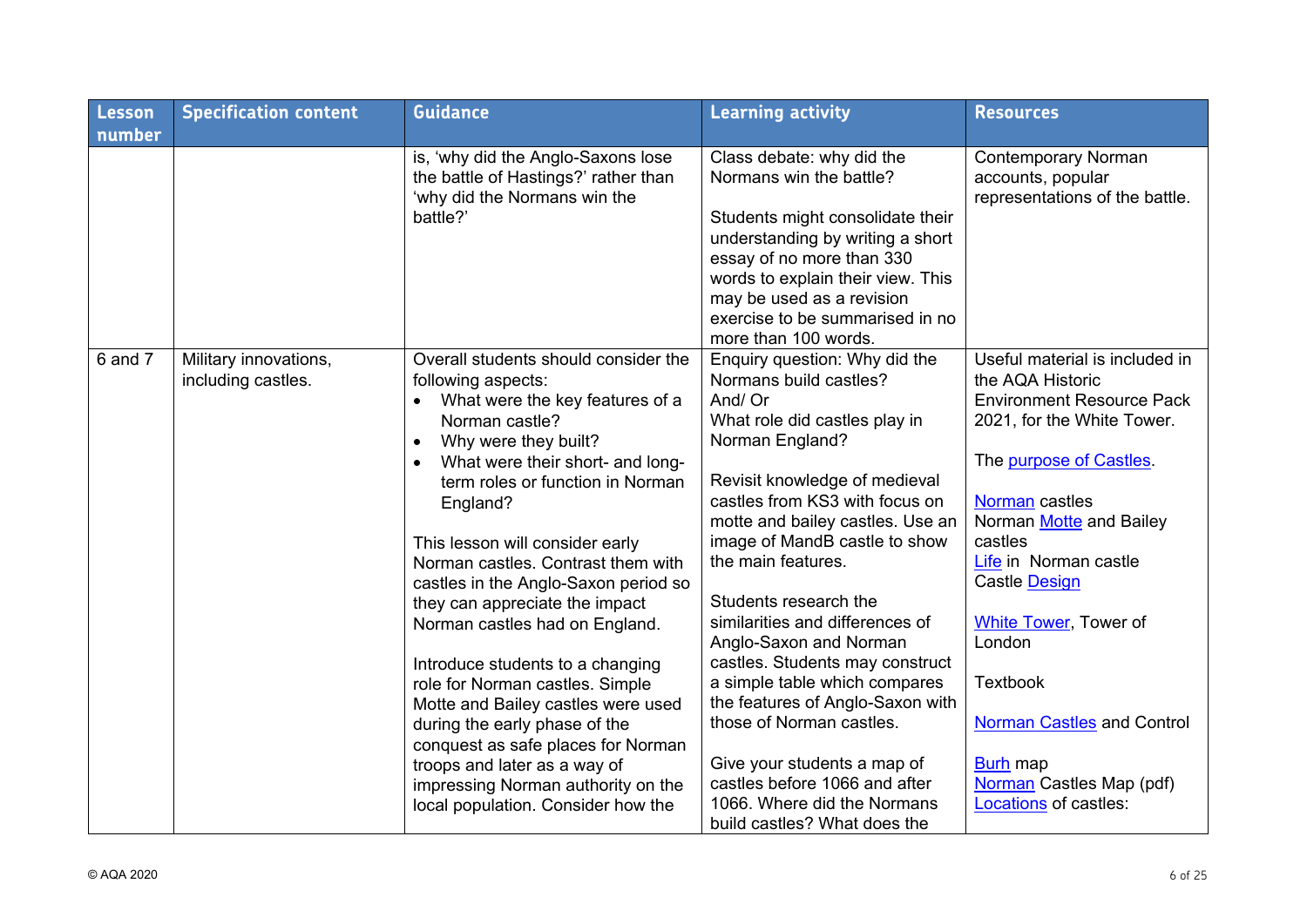| <b>Lesson</b> | <b>Specification content</b> | <b>Guidance</b>                                                                                                                                                                                                                                                                                                                                                                         | <b>Learning activity</b>                                                                                                                                                                                                                     | <b>Resources</b>                                                                                                                                                   |
|---------------|------------------------------|-----------------------------------------------------------------------------------------------------------------------------------------------------------------------------------------------------------------------------------------------------------------------------------------------------------------------------------------------------------------------------------------|----------------------------------------------------------------------------------------------------------------------------------------------------------------------------------------------------------------------------------------------|--------------------------------------------------------------------------------------------------------------------------------------------------------------------|
| number        |                              | location of Norman castles - where<br>they were built initially, and later on.<br>How the Normans used castles in<br>the early conquest of England? (For<br>example, (i) used in southern<br>England to scare Harold's land, (ii)<br>the role of castles in the Sussex<br>Rapes to secure communications<br>with Normandy, (iii) construction of<br>Hastings Castle (evidence in Bayeux | map tell us about the changes<br>brought about by the Normans?<br>Students consider a series of<br>statements about the reasons<br>for the location of castles.<br>Students have to find evidence<br>to prove or disprove the<br>statements. | Statement worksheet about<br>the location of castles<br><b>AQA Historic Environment</b><br>Resource Pack 2019, for<br>Pevensey Castle also has<br>useful material. |
|               |                              | Tapestry).                                                                                                                                                                                                                                                                                                                                                                              |                                                                                                                                                                                                                                              |                                                                                                                                                                    |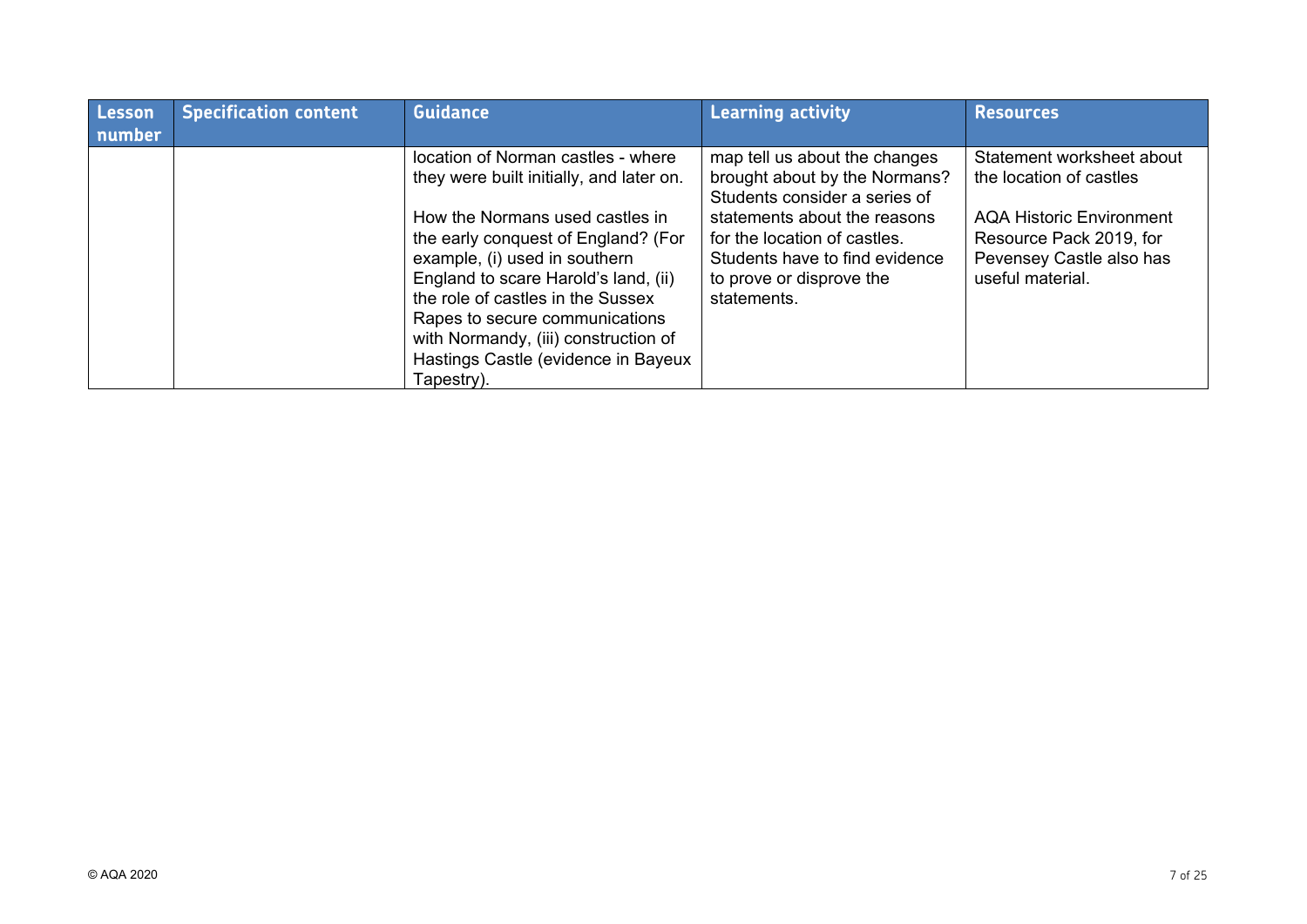#### **Establishing and maintaining control**

| Lesson      | <b>Specification content</b>                                          | <b>Guidance</b>                                                                                                                                                                                                                                                                                                                                                                                                                                                                                           | <b>Learning activity</b>                                                                                                                                                                                                                                                                                                                                                                                                                                                                                              | <b>Resources</b>                                                                                                                                                                                                                                                             |
|-------------|-----------------------------------------------------------------------|-----------------------------------------------------------------------------------------------------------------------------------------------------------------------------------------------------------------------------------------------------------------------------------------------------------------------------------------------------------------------------------------------------------------------------------------------------------------------------------------------------------|-----------------------------------------------------------------------------------------------------------------------------------------------------------------------------------------------------------------------------------------------------------------------------------------------------------------------------------------------------------------------------------------------------------------------------------------------------------------------------------------------------------------------|------------------------------------------------------------------------------------------------------------------------------------------------------------------------------------------------------------------------------------------------------------------------------|
| number<br>8 | The Harrying of the<br>$\bullet$<br><b>North</b><br>Revolts 1067-1075 | This lesson enables you to develop<br>your students' understanding of how<br>the Normans established and<br>maintained control.<br>Your students should be able to<br>locate where the major rebellions<br>took place, who was involved and<br>what the outcome was.<br>They should also be able to form an<br>opinion on why William was<br>ultimately successful. Reasons will<br>include:<br>lack of unified opposition<br>$\bullet$<br>methods used by William<br>$\bullet$<br>quality of opposition. | Enquiry question: how did<br>William establish and maintain<br>control of England?<br>Start by assessing the position<br>William was in after the Battle of<br>Hastings. As a class make a list<br>of his strengths and<br>weaknesses, where any threats<br>may come from and any<br>opportunities that you can see.<br>Use a map of England with the<br>appropriate regions marked on<br>it, students should record what<br>happened in each revolt. You<br>can give them the following<br>revolts:<br>1067 Hereford | <b>Hereward</b> the Wake<br>The aftermath of the battle<br>Resources relating to each<br>revolt.<br><b>Textbook</b><br>Revision clip on the Norman<br><b>Conquest in 'Rulers and</b><br>Ruled'<br>Background clip to the<br>Harrying of the North<br>Newspaper templates are |
|             |                                                                       |                                                                                                                                                                                                                                                                                                                                                                                                                                                                                                           | 1068 Exeter<br>1068 Mercia<br>1068 York<br>1069 York<br>1069 Harrying of the<br><b>North</b><br>1069 South West<br>1069 East Anglia<br>1072 Scotland<br>1075 Revolt of the earls<br>Remind your students to<br>consider:                                                                                                                                                                                                                                                                                              | useful.                                                                                                                                                                                                                                                                      |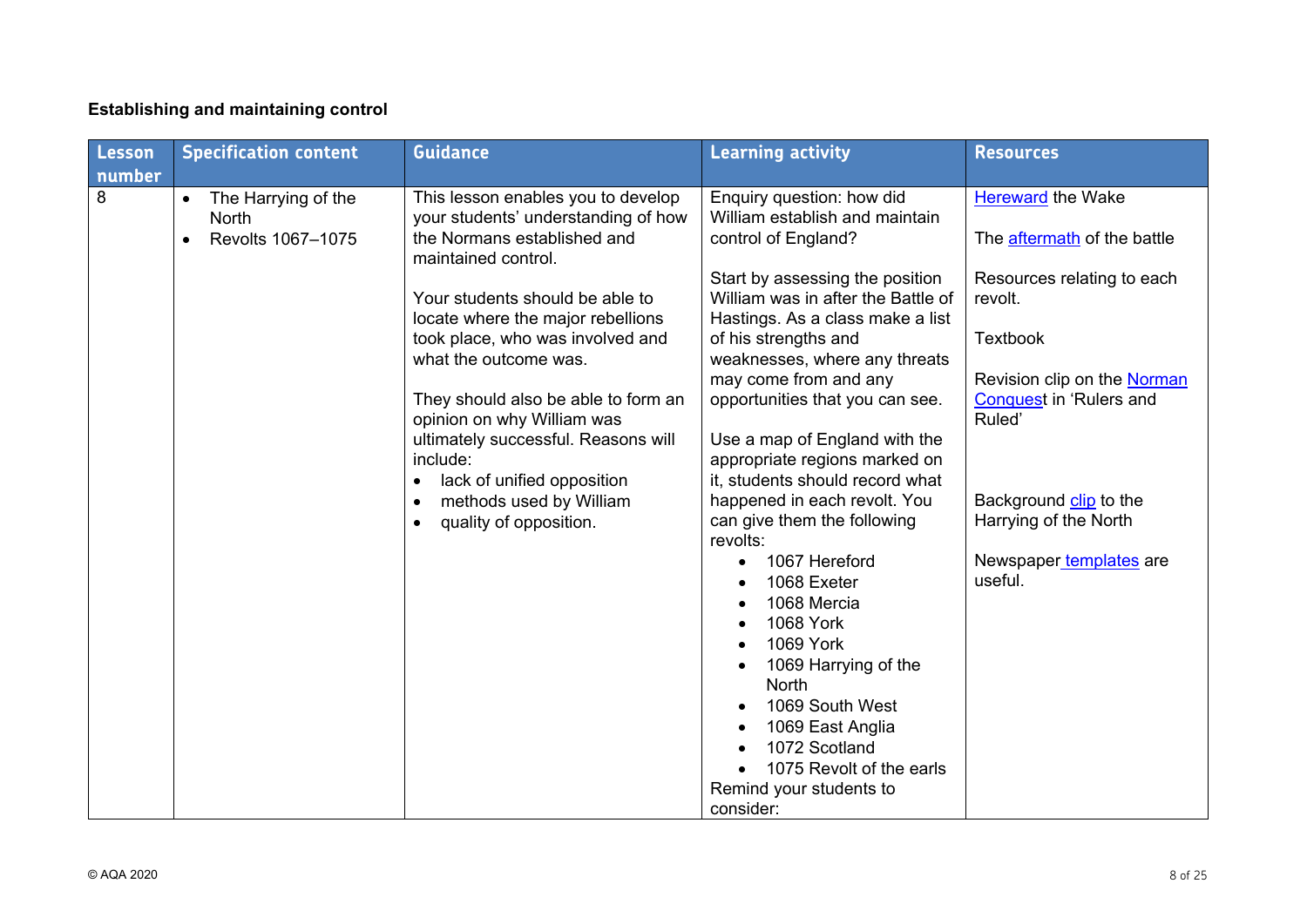| <b>Lesson</b> | <b>Specification content</b>                                                                                   | <b>Guidance</b>                                                                                                                                                                                                                                                                                                          | <b>Learning activity</b>                                                                                                                                                                                                                                                                                                                                                                                                                                                                                                                                                    | <b>Resources</b>                                                                                                                                                                                                  |
|---------------|----------------------------------------------------------------------------------------------------------------|--------------------------------------------------------------------------------------------------------------------------------------------------------------------------------------------------------------------------------------------------------------------------------------------------------------------------|-----------------------------------------------------------------------------------------------------------------------------------------------------------------------------------------------------------------------------------------------------------------------------------------------------------------------------------------------------------------------------------------------------------------------------------------------------------------------------------------------------------------------------------------------------------------------------|-------------------------------------------------------------------------------------------------------------------------------------------------------------------------------------------------------------------|
| number        |                                                                                                                |                                                                                                                                                                                                                                                                                                                          |                                                                                                                                                                                                                                                                                                                                                                                                                                                                                                                                                                             |                                                                                                                                                                                                                   |
|               |                                                                                                                |                                                                                                                                                                                                                                                                                                                          | Who was involved?<br>$\bullet$<br>How did William subdue the<br>revolt?<br>As a class, conclude by<br>assessing William's position in<br>1075, compare to his position in<br>1066.                                                                                                                                                                                                                                                                                                                                                                                          |                                                                                                                                                                                                                   |
| 9             | King William's<br>$\bullet$<br>leadership and<br>government<br>William II and his<br>$\bullet$<br>inheritance. | Your students should be able to<br>explain the impact the following<br>factors had on establishing and<br>maintaining control:<br>charters<br>$\bullet$<br>marriages<br>the Treasury<br>Surrender of London<br>$\bullet$<br>restoration of Order<br>$\bullet$<br>hostages<br>Lanfranc<br>$\bullet$<br>foreign alliances. | Ask your students to compile a<br>list of factors (resembling those<br>listed in the guidance column)<br>that need attention in order for<br>William to successfully establish<br>and maintain control.<br>Your students should record<br>information against each<br>heading, including dates.<br>They then construct a 'living<br>graph' and place each 'event' on<br>the graph in its correct<br>chronological place.<br>Your students should then<br>conclude the activity by<br>commenting on:<br>the pace of William's actions<br>the success of William's<br>actions | General textbook<br><b>Laws</b> of William<br>William<br><b>Textbook</b><br><b>AQA Historic Environment</b><br>Resource Pack 2021, for the<br><b>White Tower: Resource M</b><br><b>Norman Castles and Control</b> |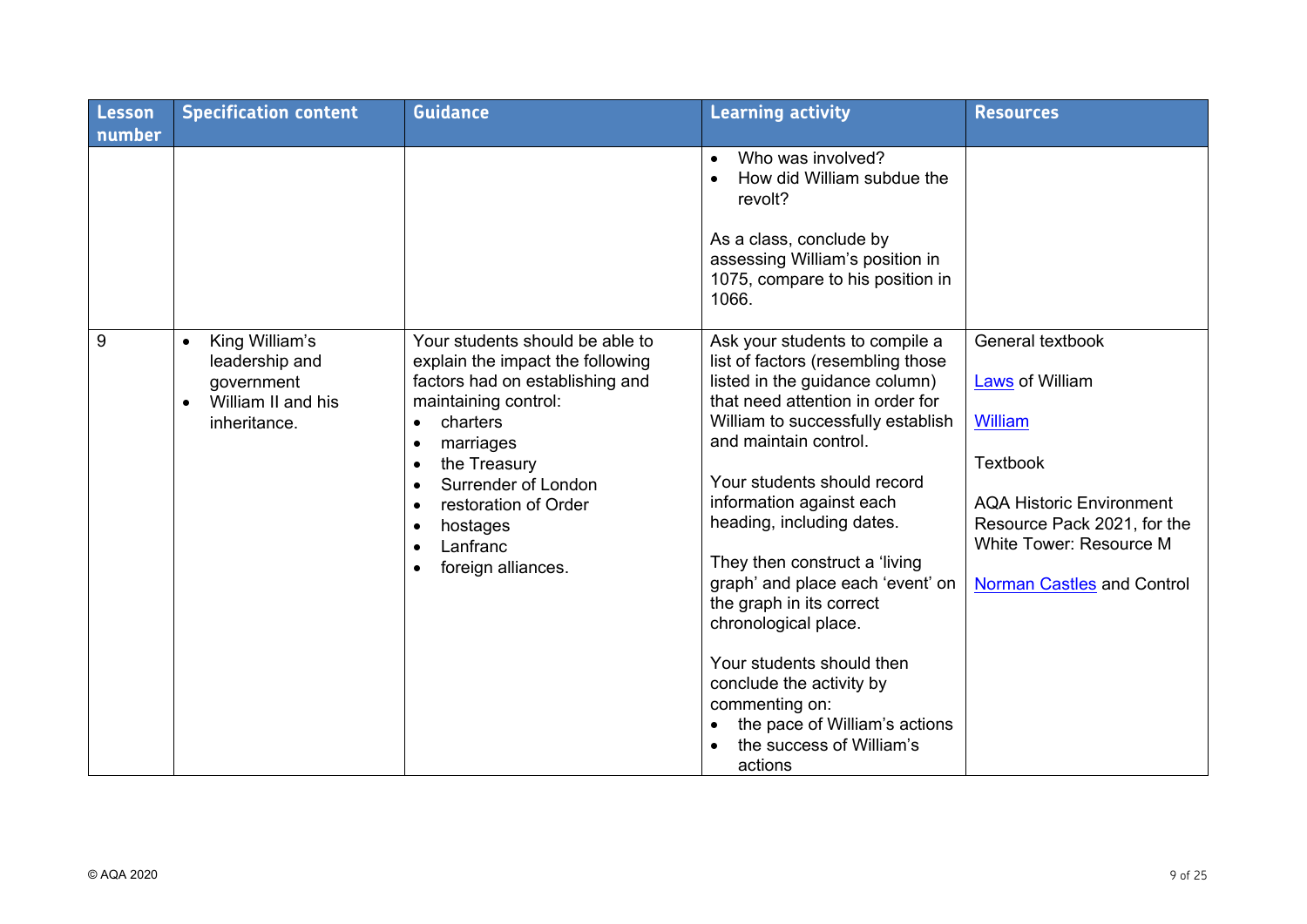| <b>Lesson</b><br>number | <b>Specification content</b>                                               | <b>Guidance</b>                                                                                                         | <b>Learning activity</b>                                                                                                                                                                                                                                       | <b>Resources</b>                 |
|-------------------------|----------------------------------------------------------------------------|-------------------------------------------------------------------------------------------------------------------------|----------------------------------------------------------------------------------------------------------------------------------------------------------------------------------------------------------------------------------------------------------------|----------------------------------|
|                         |                                                                            |                                                                                                                         | the position England was in<br>at the time of William's<br>death.<br>As a class, revisit William's<br>family tree. Give your students<br>some background information<br>on William's children. Ask them<br>to decide who they think should<br>inherit and why. |                                  |
|                         |                                                                            |                                                                                                                         | Students research what further<br>action William II took to<br>consolidate Norman rule, what<br>challenges he faced.                                                                                                                                           |                                  |
| 10                      | Review and assessment of<br>Part one: The Normans:<br>conquest and control | This is an opportunity to assess your<br>students understanding of Part one<br>and to develop their exam<br>techniques. | You could give your students<br>exam-style questions, such as:<br>an interpretation question, a<br>'write an account' question and<br>an explain question which cover<br>Part one of the specified<br>content.                                                 | Specimen paper or mock<br>paper. |
|                         |                                                                            |                                                                                                                         | Class debate: students consider<br>what they need to think about<br>when answering interpretation,<br>'write an account' and explain<br>questions.                                                                                                             |                                  |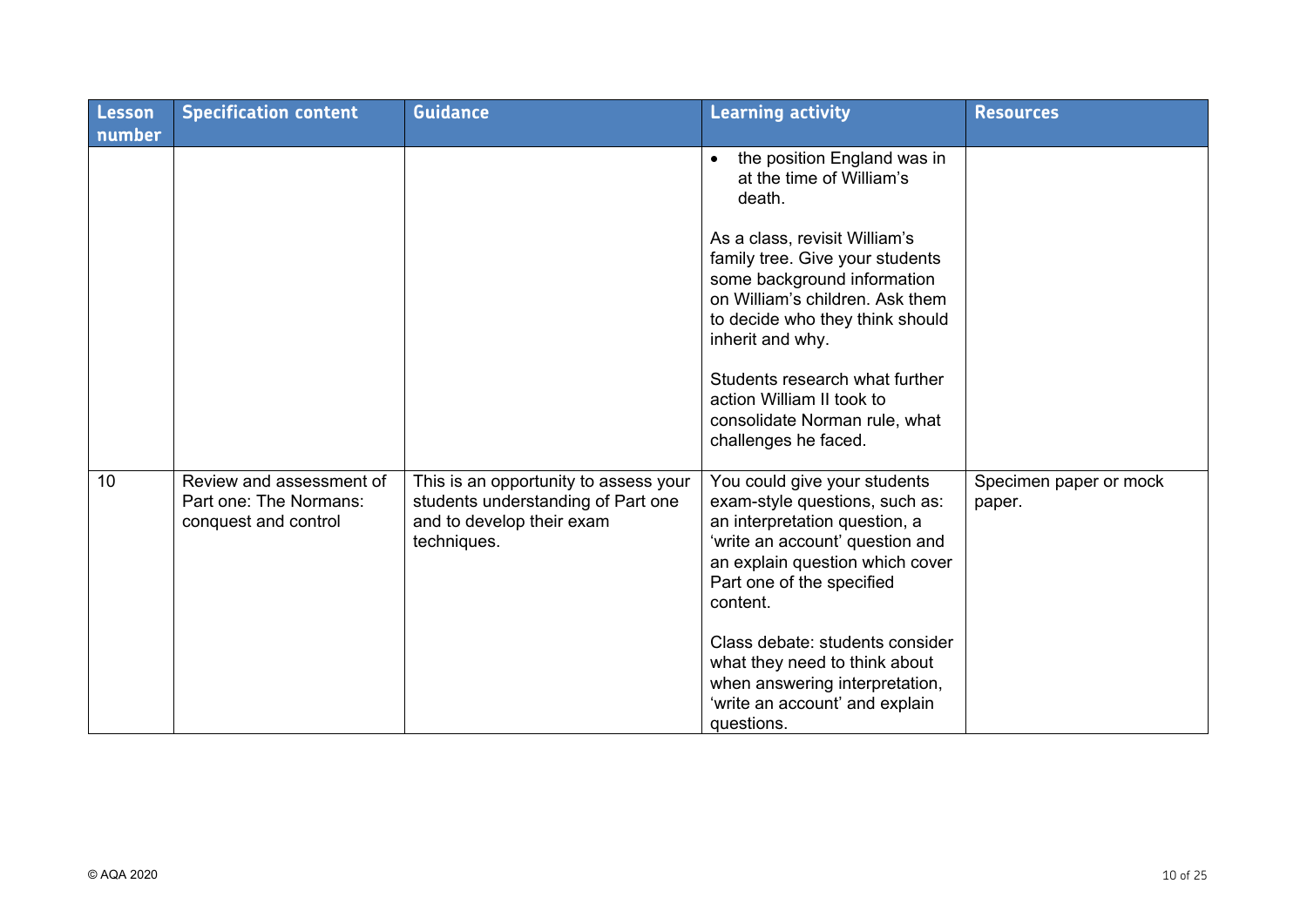#### **Part two: Life under the Normans**

#### **Feudalism and government**

| Lesson<br>number | <b>Specification content</b>                                                                                                                                                                                                                                                                           | <b>Guidance</b>                                                                                                                                                                                                                                                                                                                                                                                                                                                                                                                   | <b>Learning activity</b>                                                                                                                                                                                                                                                                                                                                                                                                                                                                                                                                                               | <b>Resources</b>                                                                                                                                                                                                                                                                            |
|------------------|--------------------------------------------------------------------------------------------------------------------------------------------------------------------------------------------------------------------------------------------------------------------------------------------------------|-----------------------------------------------------------------------------------------------------------------------------------------------------------------------------------------------------------------------------------------------------------------------------------------------------------------------------------------------------------------------------------------------------------------------------------------------------------------------------------------------------------------------------------|----------------------------------------------------------------------------------------------------------------------------------------------------------------------------------------------------------------------------------------------------------------------------------------------------------------------------------------------------------------------------------------------------------------------------------------------------------------------------------------------------------------------------------------------------------------------------------------|---------------------------------------------------------------------------------------------------------------------------------------------------------------------------------------------------------------------------------------------------------------------------------------------|
| 11 and<br>12     | Roles, rights and<br>$\bullet$<br>responsibilities<br>Landholding and<br>lordship<br>Land distribution<br>$\bullet$<br>Patronage<br>$\bullet$<br>Anglo-Saxon and<br>$\bullet$<br>Norman government<br>systems<br>Anglo-Saxon and<br>$\bullet$<br>Norman aristocracies<br>Military service<br>$\bullet$ | Develop your students'<br>understanding of the difference<br>between Anglo-Saxon and Norman<br>England. What changed under the<br>Normans and what stayed the<br>same?<br>Your students should understand the<br>similarities and differences between:<br>Anglo-Saxon:<br>kings<br>earls<br>thegns<br>ceorls<br>cottars and serfs.<br>and Norman:<br>kings<br>barons and Bishops<br>knights<br>villeins.<br>Explain terms such as:<br>Curia Regis<br>$\bullet$<br>Government by writ - the<br>chancery system<br>Tenant in chief. | Revisit prior learning from Key<br>Stage 3 in order to establish<br>what feudalism was.<br>Students compare and<br>contrast Anglo-Saxon England<br>to Norman England. You<br>should ensure definition of<br>each 'position' listed in the<br>guidance column is<br>understood.<br>Ask your students to create a<br>table to show the difference<br>between Anglo-Saxon and<br>Norman in the terms of:<br>laws and law-making<br>land: control<br>land: distribution<br>aristocracy<br>government<br>Students investigate the<br>reasons for changes in power<br>and land distribution. | Lordship and Political Control<br><b>Establishing Normand control</b><br>of England clip details, castles,<br>feudal system and Domesday<br><b>Book</b><br>Norman control and Rule<br>Background key term<br>Feudalism clip, stress on<br>relations, obligations and on<br>end of feudalism |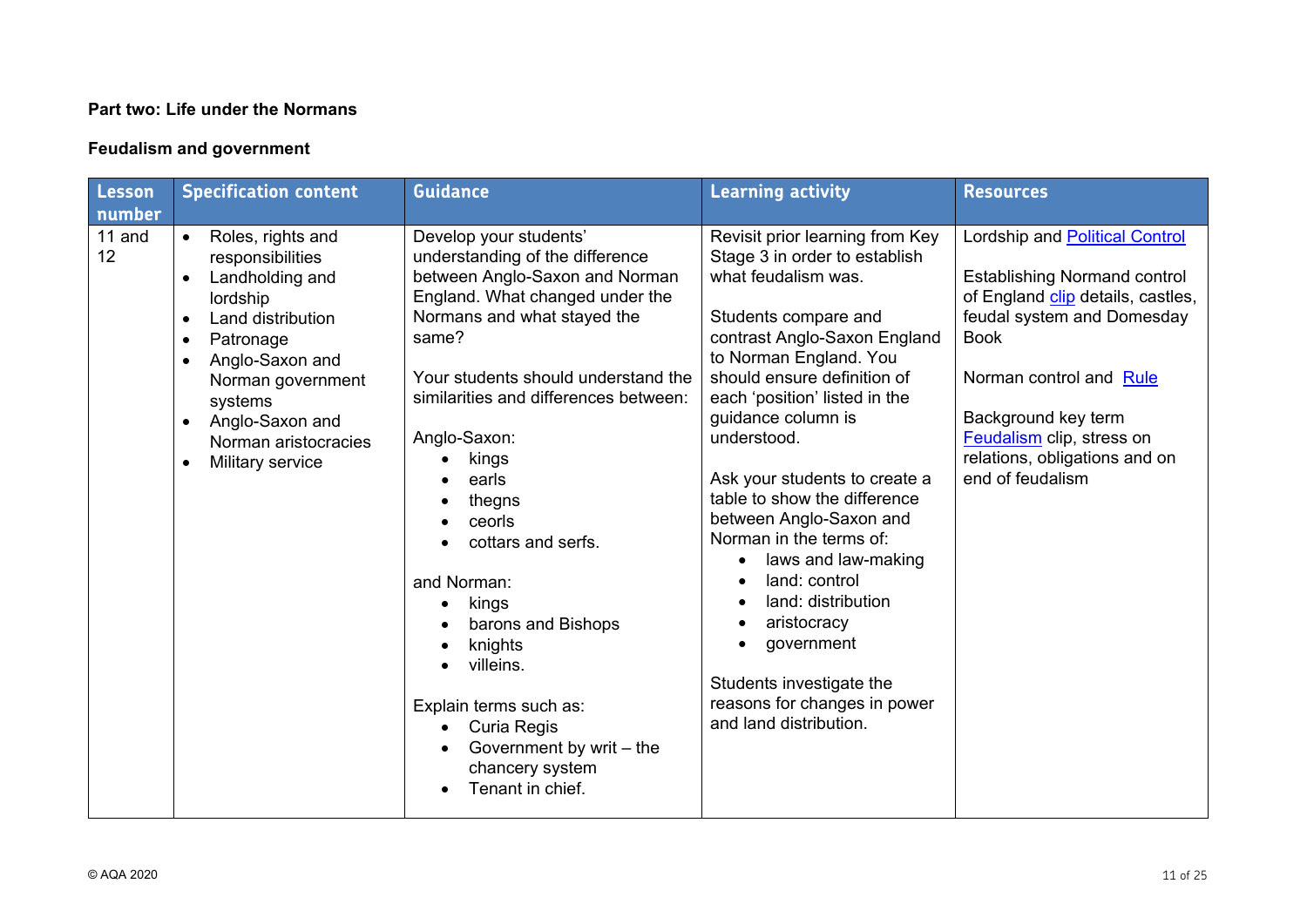| Lesson       | <b>Specification content</b>                                   | <b>Guidance</b>                                                                                                                                                                                                                                                                                                                                                                                                                                                                                                                                                                                                                                                                                                                                                                                            | <b>Learning activity</b>                                                                                                                                                                                                                                                                                                                                                                                                                                                                                                                                                                                                                                                                                                                                                                                                                                                                                                            | <b>Resources</b>                                                                                                                   |
|--------------|----------------------------------------------------------------|------------------------------------------------------------------------------------------------------------------------------------------------------------------------------------------------------------------------------------------------------------------------------------------------------------------------------------------------------------------------------------------------------------------------------------------------------------------------------------------------------------------------------------------------------------------------------------------------------------------------------------------------------------------------------------------------------------------------------------------------------------------------------------------------------------|-------------------------------------------------------------------------------------------------------------------------------------------------------------------------------------------------------------------------------------------------------------------------------------------------------------------------------------------------------------------------------------------------------------------------------------------------------------------------------------------------------------------------------------------------------------------------------------------------------------------------------------------------------------------------------------------------------------------------------------------------------------------------------------------------------------------------------------------------------------------------------------------------------------------------------------|------------------------------------------------------------------------------------------------------------------------------------|
| number       |                                                                |                                                                                                                                                                                                                                                                                                                                                                                                                                                                                                                                                                                                                                                                                                                                                                                                            |                                                                                                                                                                                                                                                                                                                                                                                                                                                                                                                                                                                                                                                                                                                                                                                                                                                                                                                                     |                                                                                                                                    |
| 13 and<br>14 | Justice and the legal<br>system such as ordeals,<br>'murdrum'. | These lessons enable you to<br>develop your students'<br>understanding of the changes the<br>Normans made to the justice and<br>legal system. It might be useful to<br>provide to compare Anglo-Saxon<br>and Norman systems to highlight the<br>extent of change. What were the<br>reasons for change?<br>You should also make your students<br>aware that:<br>Anglo-Saxon system was not<br>$\bullet$<br>uniform across country<br>trials already existed<br>Normans kept most of system<br>because it worked and gave<br>legitimacy to Norman rule<br>the system became more<br>uniform.<br>Students should explore:<br>Types of courts in Norman<br>$\bullet$<br>England such as:<br>King (Royal)<br>Shire<br>Hundred<br>Manor<br>Lords (Honourial) - new<br>Church.<br>Trial by:<br>$\bullet$<br>Water | Students should consider the<br>following question: what was<br>the justice and legal system<br>like under the Anglo-Saxons?<br>Using images of Anglo-Saxon<br>justice, ask your students to<br>make some points about what<br>this system was like. How<br>effective it might have been?<br>Any problems that need<br>sorting out?<br>Your students should then<br>consider: how did people get<br>justice in Norman England?<br>They should make notes on<br>Norman system (a triangle<br>would represent this well with<br>royal court at the top down to<br>manorial court at the bottom).<br>As part of the exercise they<br>should consider:<br>What did each court do?<br>How often did they meet?<br>$\bullet$<br>What sort of 'crime' did<br>$\bullet$<br>they deal with?<br>What did people think was<br>fair in Norman England?<br>Give your students some<br>images of trials and ask them<br>to identify key features. | <b>Anglo-Saxon Law and Order</b><br>Trial by <b>Ordeal</b> clip shows<br>Normans introducing trial by<br>combat<br><b>Textbook</b> |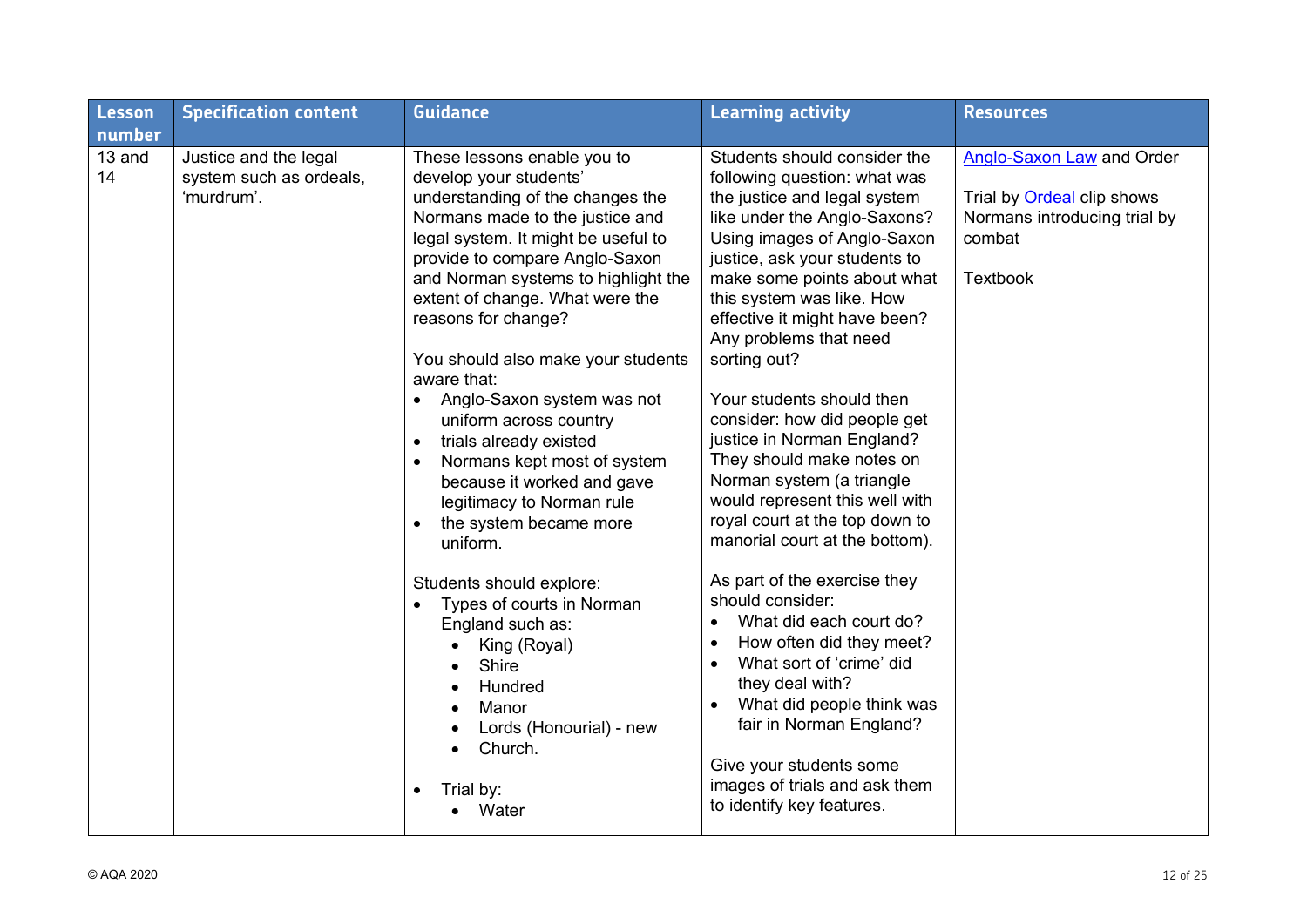| Lesson | <b>Specification content</b>                           | <b>Guidance</b>                                                                                                                                                                                                                                                                                                                                                            | <b>Learning activity</b>                                                                                                                                                                                                                                                                                                                                                                                                                                                                                                                                                                                                               | <b>Resources</b>                                                                                            |
|--------|--------------------------------------------------------|----------------------------------------------------------------------------------------------------------------------------------------------------------------------------------------------------------------------------------------------------------------------------------------------------------------------------------------------------------------------------|----------------------------------------------------------------------------------------------------------------------------------------------------------------------------------------------------------------------------------------------------------------------------------------------------------------------------------------------------------------------------------------------------------------------------------------------------------------------------------------------------------------------------------------------------------------------------------------------------------------------------------------|-------------------------------------------------------------------------------------------------------------|
| number |                                                        |                                                                                                                                                                                                                                                                                                                                                                            |                                                                                                                                                                                                                                                                                                                                                                                                                                                                                                                                                                                                                                        |                                                                                                             |
|        |                                                        | Hot Iron<br>$\bullet$<br>Battle.<br>Description and effectiveness of<br>'murdrum' fine.                                                                                                                                                                                                                                                                                    | You can also give your<br>students some typical 'crimes'<br>and ask them place them in<br>the correct court. Your<br>students must be able to<br>explain why they have placed<br>them in that court and what the<br>likely outcome would have<br>been.                                                                                                                                                                                                                                                                                                                                                                                 |                                                                                                             |
| 15     | Inheritance<br>$\bullet$<br>Domesday Book<br>$\bullet$ | Here is an opportunity to look at the<br>role of the primogeniture and<br>reasons for change. How did the<br>Normans benefit from this? You<br>should define 'feudal incidents' for<br>your students.<br>In this lesson you can also cover the<br>Domesday Book. Your students<br>should learn about:<br>what the Domesday Book<br>was<br>its purpose<br>what it achieved. | Give your students examples<br>to show how Anglo-Saxons<br>would split land between all<br>sons. What would have been<br>the consequences of this<br>approach? Give your students<br>the opportunity to explain why<br>primogeniture could be<br>beneficial.<br>Use an image of Domesday<br>from local area (if possible) to<br>generate discussion on what it<br>was. Raise question 'why<br>might it be a good idea to<br>know who owns what?'<br>As a class, investigate areas<br>not included in either books.<br>What does this tell us (land not<br>yet securely conquered, land<br>under church rule or was it too<br>complex?) | A National Archives Guide to<br>the <b>Domesday</b> Book<br><b>Textbook</b><br><b>Domesday Inquests ERA</b> |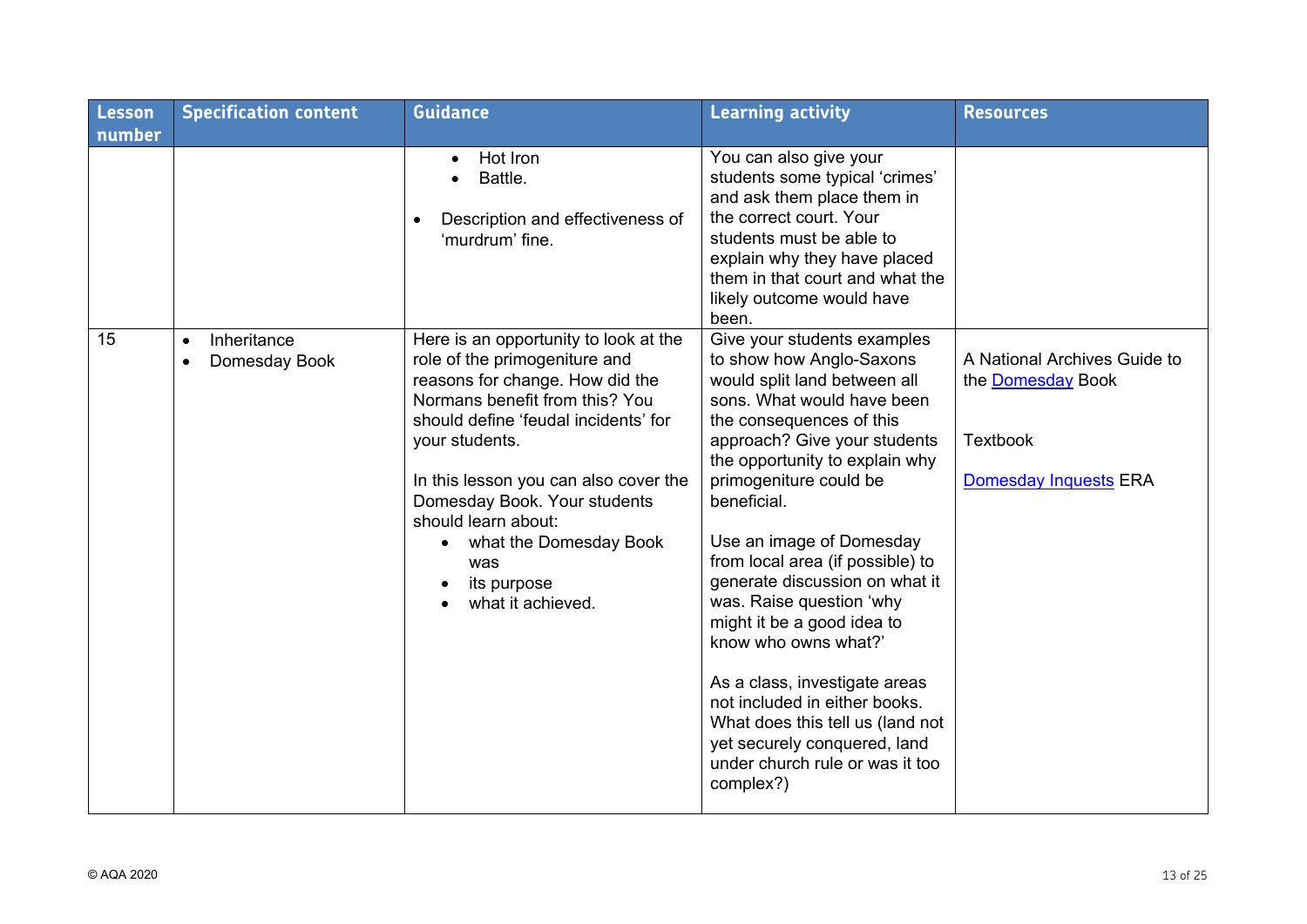| Lesson<br>number | <b>Specification content</b> | <b>Guidance</b> | <b>Learning activity</b>                                                                                                                                                                                            | <b>Resources</b> |
|------------------|------------------------------|-----------------|---------------------------------------------------------------------------------------------------------------------------------------------------------------------------------------------------------------------|------------------|
|                  |                              |                 | Ask your students to<br>investigate their local area (or<br>alternative) through<br>Domesday.<br>Class debate: what does the<br>Domesday Book (and Little<br>Domesday) tell us about the<br><b>Norman Conquest?</b> |                  |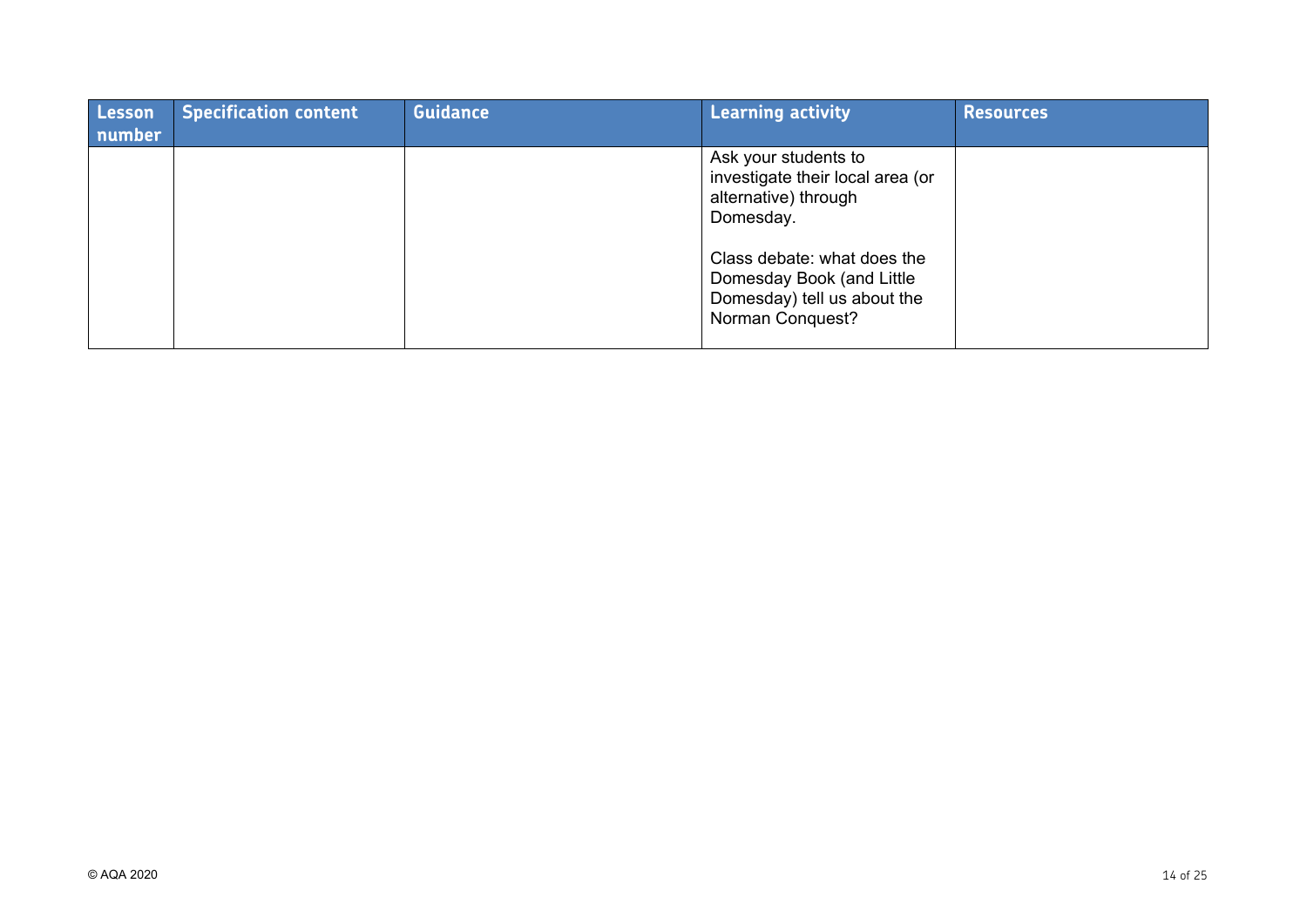# **Economic and social changes and their consequences**

| Lesson<br>number | <b>Specification content</b>                                                                                                                         | <b>Guidance</b>                                                                                                                                                                                                                                                                                                                                                                                                                                                                                                                                                                                                                                                            | <b>Learning activity</b>                                                                                                                                                                                                                                                                                                                                                                                                                                                                                                                                                                                                                                                                                                                                                               | <b>Resources</b>                                                                                                                                                                                                                 |
|------------------|------------------------------------------------------------------------------------------------------------------------------------------------------|----------------------------------------------------------------------------------------------------------------------------------------------------------------------------------------------------------------------------------------------------------------------------------------------------------------------------------------------------------------------------------------------------------------------------------------------------------------------------------------------------------------------------------------------------------------------------------------------------------------------------------------------------------------------------|----------------------------------------------------------------------------------------------------------------------------------------------------------------------------------------------------------------------------------------------------------------------------------------------------------------------------------------------------------------------------------------------------------------------------------------------------------------------------------------------------------------------------------------------------------------------------------------------------------------------------------------------------------------------------------------------------------------------------------------------------------------------------------------|----------------------------------------------------------------------------------------------------------------------------------------------------------------------------------------------------------------------------------|
| 16               | Anglo-Saxon and<br>$\bullet$<br>Norman life, including<br>towns, villages,<br>buildings, work, food,<br>roles and seasonal life<br><b>Forest Law</b> | These lessons offer the opportunity<br>to develop students' understanding<br>of the economic and social changes<br>brought about by the Normans and<br>their consequences for society.<br>Lesson 16 focuses on what life was<br>like, how it changed and the<br>consequences of change in villages.<br>When exploring village life, consider<br>the following aspects:<br>key features<br>location<br>how did people live in them?<br>In future series, this lesson could be<br>used as an introduction to a<br>specified site.<br>Students might be made aware of<br>the changes in some areas to the<br>status of freemen, and of slaves as a<br>result of the Conquest. | Enquiry question: What was life<br>like in a Norman village?<br>Using a glossary of village terms<br>and a generic or specific map of<br>a village, ask your students to<br>annotate the key features.<br>In a table, they should note the<br>continuities and changes<br>between Anglo-Saxon and<br>Norman life:<br>settlement<br>$\bullet$<br>housing<br>$\bullet$<br>diet<br>$\bullet$<br>jobs.<br>$\bullet$<br>Give your students a list of<br>jobs/roles in village life and ask<br>them to match the roles/jobs to<br>a set of descriptions.<br>Students investigate the<br>seasonal nature of the medieval<br>peasant year by constructing a<br>visual reminder of the jobs to<br>their month.<br>Class debate: to what extent did<br>village life change under<br>Norman rule? | <b>Wharram Percy</b><br><b>Wharram Percy Site</b><br>General Village Life<br>Medieval farming Year<br>Jobs in the medieval village<br><b>Textbook</b><br>The cultural changes brought<br>to Britain by the Normans<br><b>ERA</b> |
|                  |                                                                                                                                                      |                                                                                                                                                                                                                                                                                                                                                                                                                                                                                                                                                                                                                                                                            |                                                                                                                                                                                                                                                                                                                                                                                                                                                                                                                                                                                                                                                                                                                                                                                        |                                                                                                                                                                                                                                  |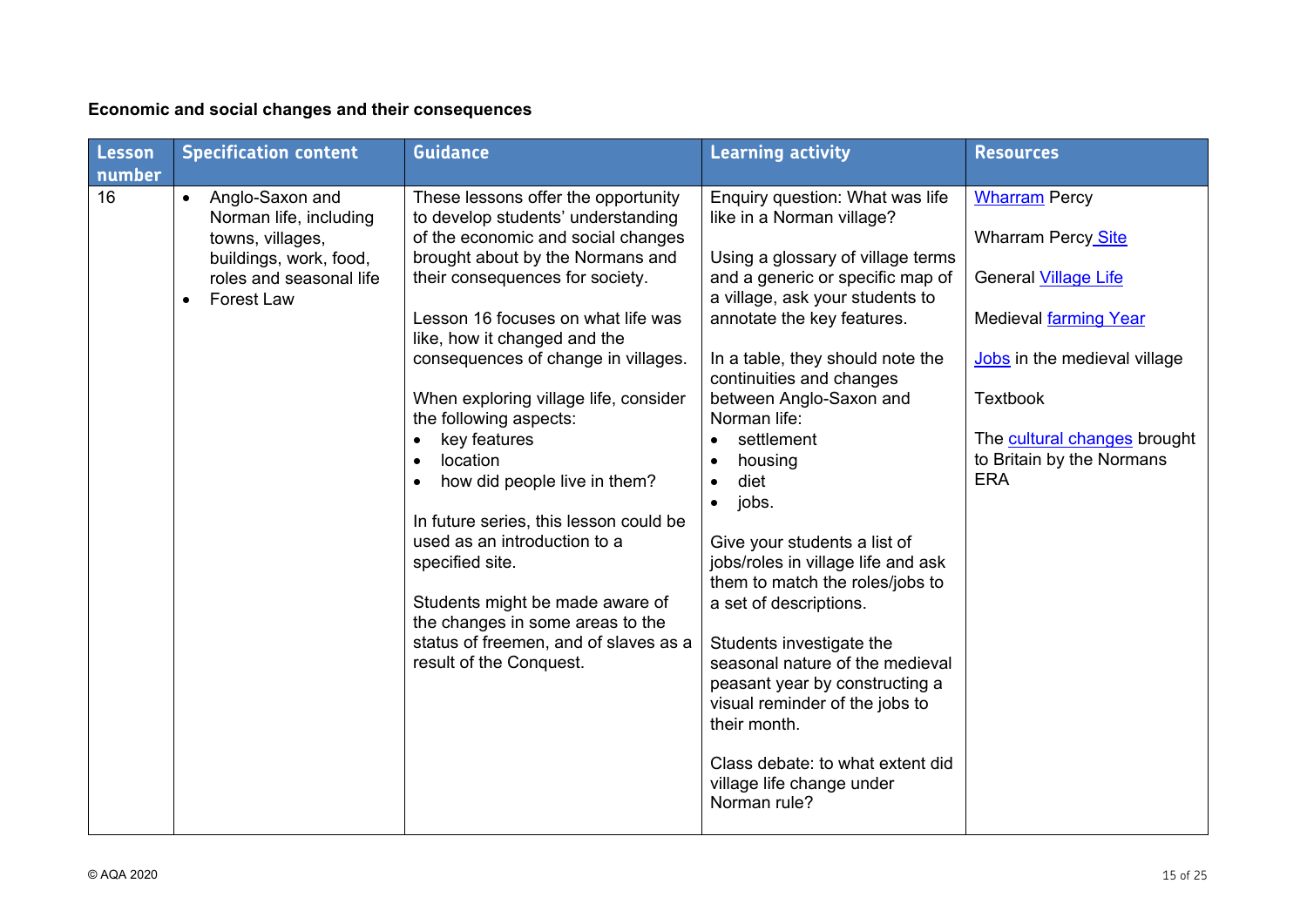| Lesson       | <b>Specification content</b>                                                                                                                                      | <b>Guidance</b>                                                                                                                                                                                                                                                                                                                                        | <b>Learning activity</b>                                                                                                                                                                                                                                                                                                                                                                                                                                                                                                                                                                                                                                                                                                                                                                                                                     | <b>Resources</b>                                                                                                                                                                                                                                       |
|--------------|-------------------------------------------------------------------------------------------------------------------------------------------------------------------|--------------------------------------------------------------------------------------------------------------------------------------------------------------------------------------------------------------------------------------------------------------------------------------------------------------------------------------------------------|----------------------------------------------------------------------------------------------------------------------------------------------------------------------------------------------------------------------------------------------------------------------------------------------------------------------------------------------------------------------------------------------------------------------------------------------------------------------------------------------------------------------------------------------------------------------------------------------------------------------------------------------------------------------------------------------------------------------------------------------------------------------------------------------------------------------------------------------|--------------------------------------------------------------------------------------------------------------------------------------------------------------------------------------------------------------------------------------------------------|
| number       |                                                                                                                                                                   |                                                                                                                                                                                                                                                                                                                                                        |                                                                                                                                                                                                                                                                                                                                                                                                                                                                                                                                                                                                                                                                                                                                                                                                                                              |                                                                                                                                                                                                                                                        |
| 17 and<br>18 | Anglo-Saxon and<br>$\bullet$<br>Norman life, including<br>towns, villages,<br>buildings, work, food,<br>roles and seasonal life<br><b>Forest Law</b><br>$\bullet$ | Lessons 17 and 18 focus on what<br>life was like, how it changed and the<br>consequences of change in towns.<br>When exploring life in towns,<br>consider the following aspects:<br>key features<br>$\bullet$<br>location<br>how did people live in them?<br>In future series, you could use this<br>lesson as an introduction to a<br>specified site. | Enquiry question: what was life<br>like in a Norman town?<br>Students note the differences<br>between village and town life.<br>Using the table from Lesson 16,<br>they should add a third column<br>for Normans towns and note the<br>continuities and changes<br>between Anglo-Saxon and<br>Norman life, in terms of:<br>settlement<br>housing<br>$\bullet$<br>diet<br>$\bullet$<br>jobs.<br>$\bullet$<br>Give your students a list of<br>jobs/roles in town life and ask<br>them to match the jobs/roles to<br>a set of descriptions. What<br>differences and similarities can<br>they identify about roles/jobs in<br>towns and villages?<br>Class discussion: how were<br>towns and villages different?<br>Students research Forest law.<br>They should find out what was<br>Forest law and why was it<br>implemented.<br>Class debate: | Medieval towns<br><b>Textbook</b><br>The different world of the<br>town can be found at<br>(Changing Lives) Medieval<br>towns.<br><b>Medieval Daily Life</b><br>Southampton<br><b>Forest</b> Law<br>Medieval Manor at Stokesay<br>in 'Changing Times'. |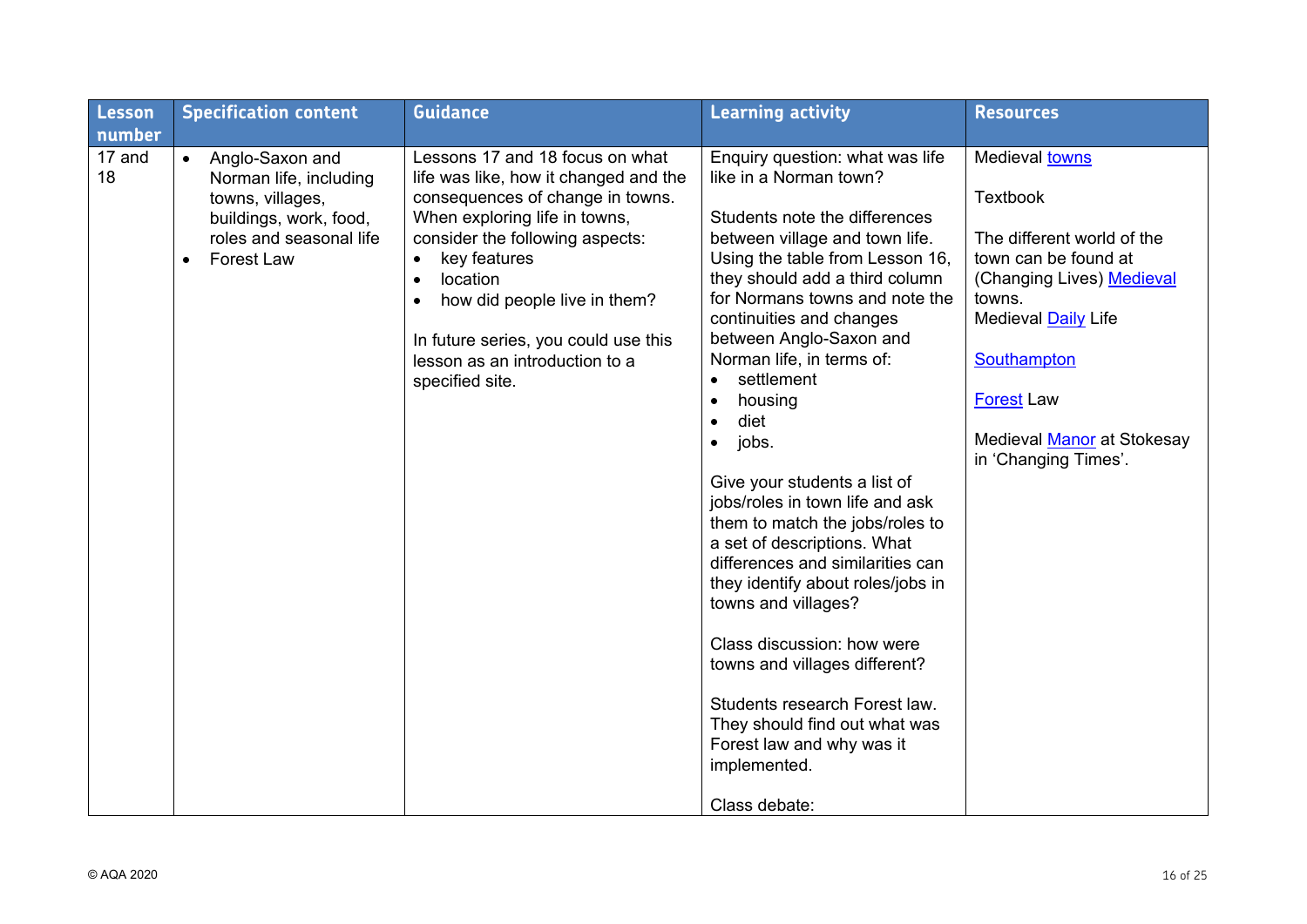| Lesson<br>number | <b>Specification content</b>                                           | <b>Guidance</b>                                                                                                                                                | <b>Learning activity</b>                                                                                                                                                                          | <b>Resources</b>                               |
|------------------|------------------------------------------------------------------------|----------------------------------------------------------------------------------------------------------------------------------------------------------------|---------------------------------------------------------------------------------------------------------------------------------------------------------------------------------------------------|------------------------------------------------|
|                  |                                                                        |                                                                                                                                                                | To what extent did life in<br>towns change under the<br>Normans?<br>How different would<br>everyday life have been for<br>most people in England after<br>the Normans took over?                  |                                                |
| 19               | Review and assessment of<br>Part two: Life under the<br><b>Normans</b> | This lesson gives you the chance to<br>assess your students' understanding<br>of the specified content in Part two<br>and to develop their exam-<br>technique. | Students could complete exam-<br>style questions which relate to<br>content from Part two, such as:<br>an interpretation question, a<br>'write an account' question and<br>an 'explain' question. | <b>Summary of Conquest to</b><br>Domesday book |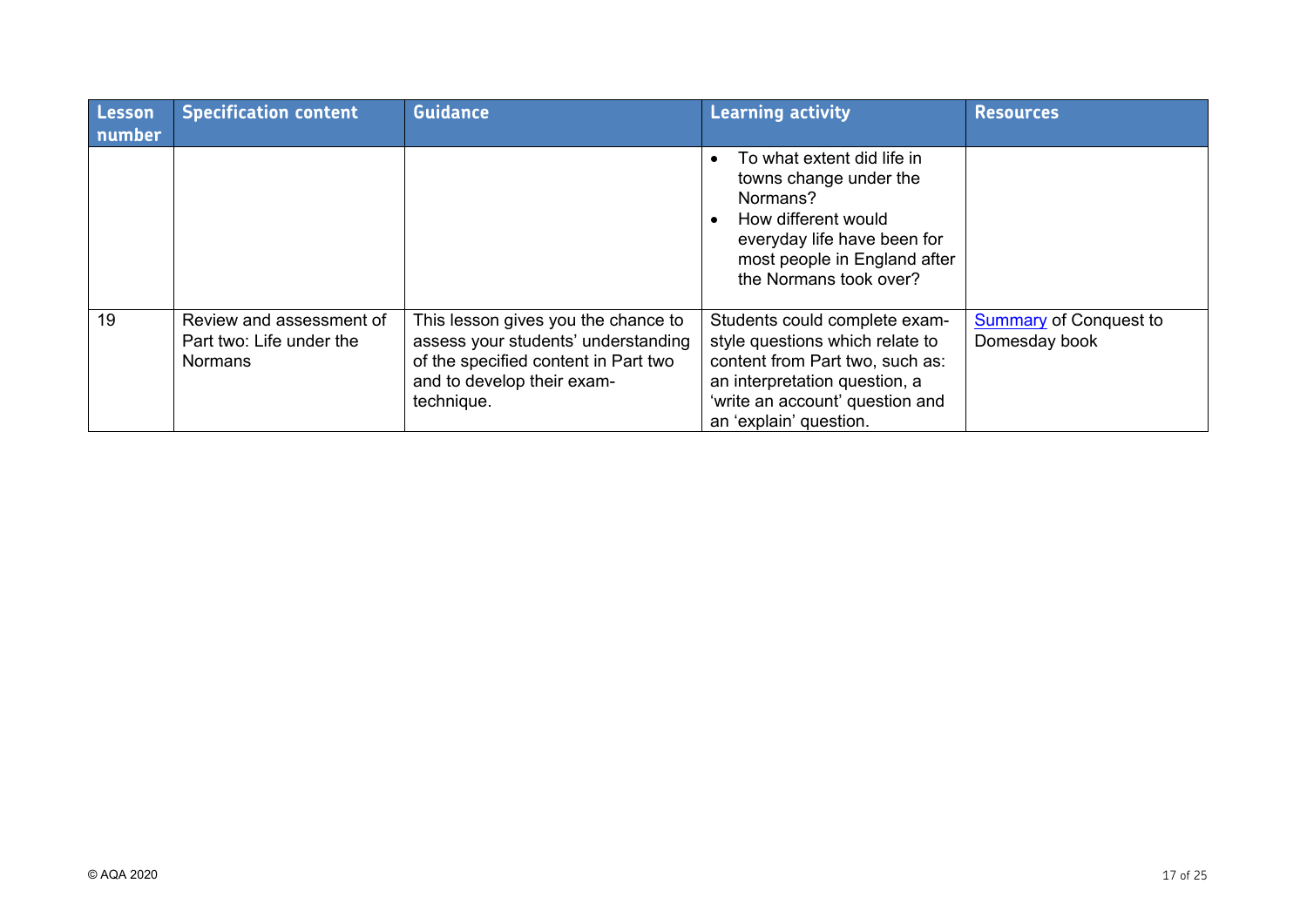#### **Part three: The Norman Church and Monasticism**

# **The Church**

| Lesson       | <b>Specification content</b>                                                                                                                                                               | <b>Guidance</b>                                                                                                                                                                                                                                                                                                                                                                                                                                                                                                                                                                                                                                                                                                                                                          | <b>Learning activity</b>                                                                                                                                                                                                                                                                                                                                                                                                                                                                                                                                                        | <b>Resources</b>                                                                                                                                                                            |
|--------------|--------------------------------------------------------------------------------------------------------------------------------------------------------------------------------------------|--------------------------------------------------------------------------------------------------------------------------------------------------------------------------------------------------------------------------------------------------------------------------------------------------------------------------------------------------------------------------------------------------------------------------------------------------------------------------------------------------------------------------------------------------------------------------------------------------------------------------------------------------------------------------------------------------------------------------------------------------------------------------|---------------------------------------------------------------------------------------------------------------------------------------------------------------------------------------------------------------------------------------------------------------------------------------------------------------------------------------------------------------------------------------------------------------------------------------------------------------------------------------------------------------------------------------------------------------------------------|---------------------------------------------------------------------------------------------------------------------------------------------------------------------------------------------|
| number<br>20 | The Anglo-Saxon<br>$\bullet$<br>Church before 1066<br>Archbishop Lanfranc<br>$\bullet$<br>and reform of the<br>English Church,<br>including the building of<br>churches and<br>cathedrals. | Lesson 20 enables you to establish<br>what the Church was like before<br>1066 and to develop your students'<br>understanding of reforms made by<br>the Normans. You could also explore<br>the ways in which the Church helped<br>the Normans to establish and<br>maintain control.<br>Explore problems with English<br>Church, such as: simony, nepotism,<br>pluralism and clerical marriage.<br>Develop your students'<br>understanding of the changes<br>brought about by the Normans, such<br>as:<br>Anglo-Saxon bishops replaced<br>$\bullet$<br>with new, hardworking Norman<br>ones.<br>reorganisation of dioceses<br>raising the position of<br>$\bullet$<br>archdeacon<br>building of new cathedrals<br>(Romanesque style). The move<br>to a monastic structure. | Enquiry question: in what ways<br>did the Church change under<br>the Normans?<br>Give your students an overview<br>of the Church and its position in<br>Anglo-Saxon society.<br>Students create a before and<br>after table showing the Norman<br>impact on:<br>bishops<br>dioceses<br>Archdeacons<br>new cathedrals<br>monastic cathedrals<br>$\bullet$<br>parishes and priests<br>Your students should then<br>analyse how the changes would<br>have affected the population.<br>In groups, students investigate<br>Lanfranc's reforms:<br>the primacy Canterbury<br>Councils | <b>Norman Church</b><br>Lanfranc and Norman<br>Reform of the English Church<br><b>Medieval Church in 'Medieval</b><br>Mind' (Changing Lives).<br><b>Textbook</b><br>Reading a Norman church |
|              |                                                                                                                                                                                            | Students should consider whether<br>the lives of the parish priests<br>changed at all and how changes to                                                                                                                                                                                                                                                                                                                                                                                                                                                                                                                                                                                                                                                                 | Church and the law courts                                                                                                                                                                                                                                                                                                                                                                                                                                                                                                                                                       |                                                                                                                                                                                             |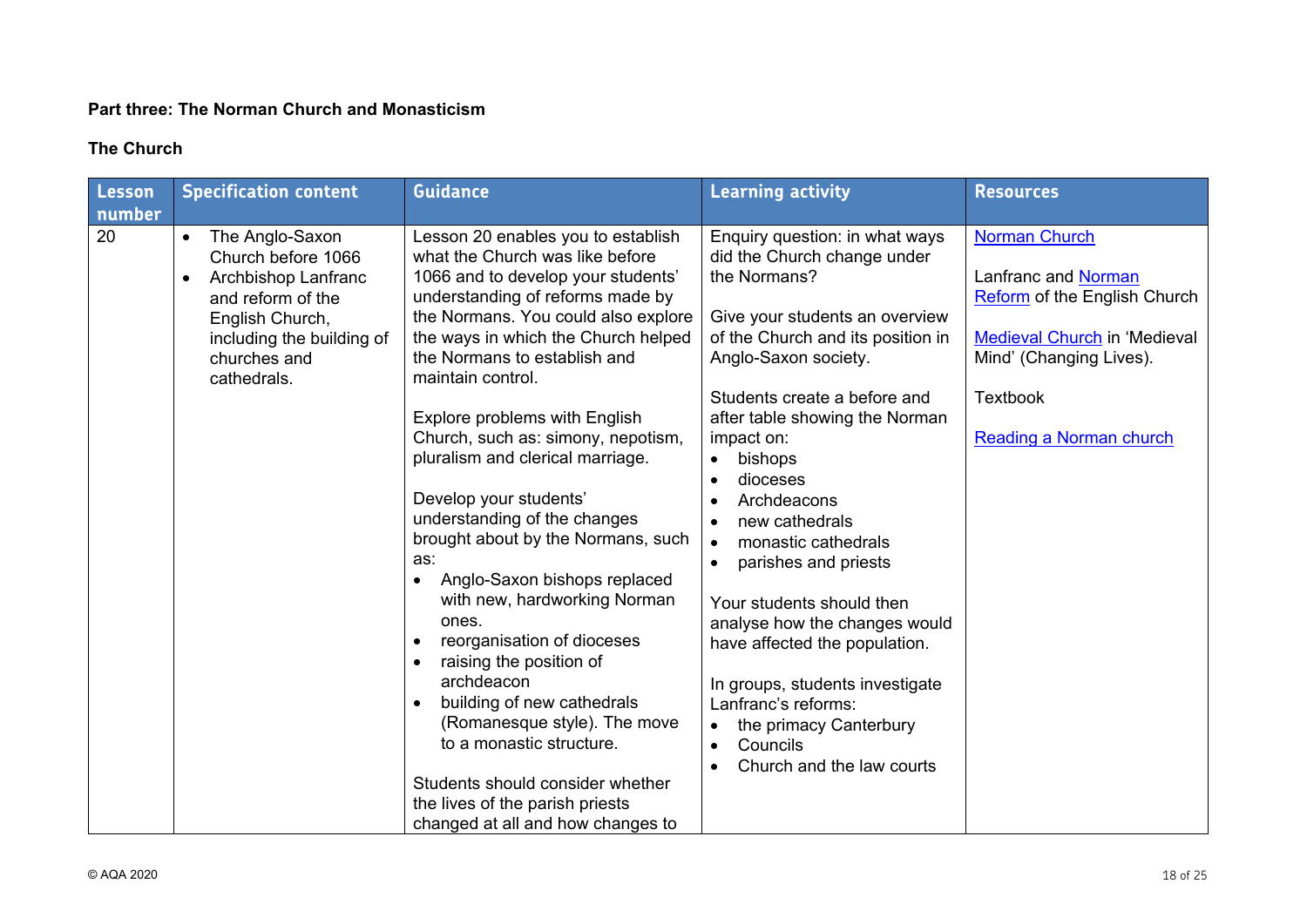| <b>Lesson</b> | <b>Specification content</b>                                                                                                                                                               | <b>Guidance</b>                                                                                                                                                                                                                                                                                                                                                                                                                                                                                                                                                                                                                                                           | <b>Learning activity</b>                                                                                                                                                                                                                                                                                                                                                                                                                    | <b>Resources</b>                                                                                                                                                                                                                                                                                                                                                                                                                                        |
|---------------|--------------------------------------------------------------------------------------------------------------------------------------------------------------------------------------------|---------------------------------------------------------------------------------------------------------------------------------------------------------------------------------------------------------------------------------------------------------------------------------------------------------------------------------------------------------------------------------------------------------------------------------------------------------------------------------------------------------------------------------------------------------------------------------------------------------------------------------------------------------------------------|---------------------------------------------------------------------------------------------------------------------------------------------------------------------------------------------------------------------------------------------------------------------------------------------------------------------------------------------------------------------------------------------------------------------------------------------|---------------------------------------------------------------------------------------------------------------------------------------------------------------------------------------------------------------------------------------------------------------------------------------------------------------------------------------------------------------------------------------------------------------------------------------------------------|
| number        |                                                                                                                                                                                            |                                                                                                                                                                                                                                                                                                                                                                                                                                                                                                                                                                                                                                                                           |                                                                                                                                                                                                                                                                                                                                                                                                                                             |                                                                                                                                                                                                                                                                                                                                                                                                                                                         |
|               |                                                                                                                                                                                            | the Church affected the lives of<br>ordinary people.<br>Look at Lanfranc's role in:<br>Primacy of Canterbury.<br>$\bullet$<br>his use of councils to impose his<br>will.<br>introduction of church courts.<br>$\bullet$                                                                                                                                                                                                                                                                                                                                                                                                                                                   |                                                                                                                                                                                                                                                                                                                                                                                                                                             |                                                                                                                                                                                                                                                                                                                                                                                                                                                         |
| 21            | The Anglo-Saxon<br>$\bullet$<br>Church before 1066<br>Archbishop Lanfranc<br>$\bullet$<br>and reform of the<br>English Church,<br>including the building of<br>churches and<br>cathedrals. | This lesson considers what a study<br>of Norman cathedral can tell us<br>about the period. It will identify some<br>of the typical features of a Norman<br>Cathedral.<br>For the purposes of this lesson, you<br>could use a particular Norman<br>cathedral as a case study, such as<br>Durham Cathedral.<br>Students should consider the<br>following things:<br>• What were the key features<br>of a Norman church and<br>cathedral?<br>What does the design tell us<br>about the culture, values and<br>fashions of the time?<br>What was its role and<br>function to the local area and<br>to Norman England?<br>How does it reflect Norman<br>reforms of the Church? | Enquiry question: what does a<br>study of Norman cathedrals tell<br>us about the Norman period?<br>What was a Norman cathedral<br>like? In a table, ask your<br>students to record the<br>characteristics of a Norman<br>cathedral such as Durham<br>Cathedral:<br>design/Layout<br>uses<br>quarters<br>decorations<br>dedication<br>location<br>windows.<br>They can cut and paste images<br>of these features to help<br>understand them. | Information and resources<br>relating to Durham Cathedral,<br>such as the AQA Resource<br>Pack 2018 or other sources<br>of information.<br><b>Cathedrals of Britain</b><br>Map of Cathedrals in Britain<br>Durham Cathedral and<br>information<br><b>Architecture</b> and religious<br>buildings<br>Durham Cathedral: a timeline<br>of the development of<br>Durham Cathedral.<br>Student's short introduction<br>to Saint Cuthbert.<br><b>Textbook</b> |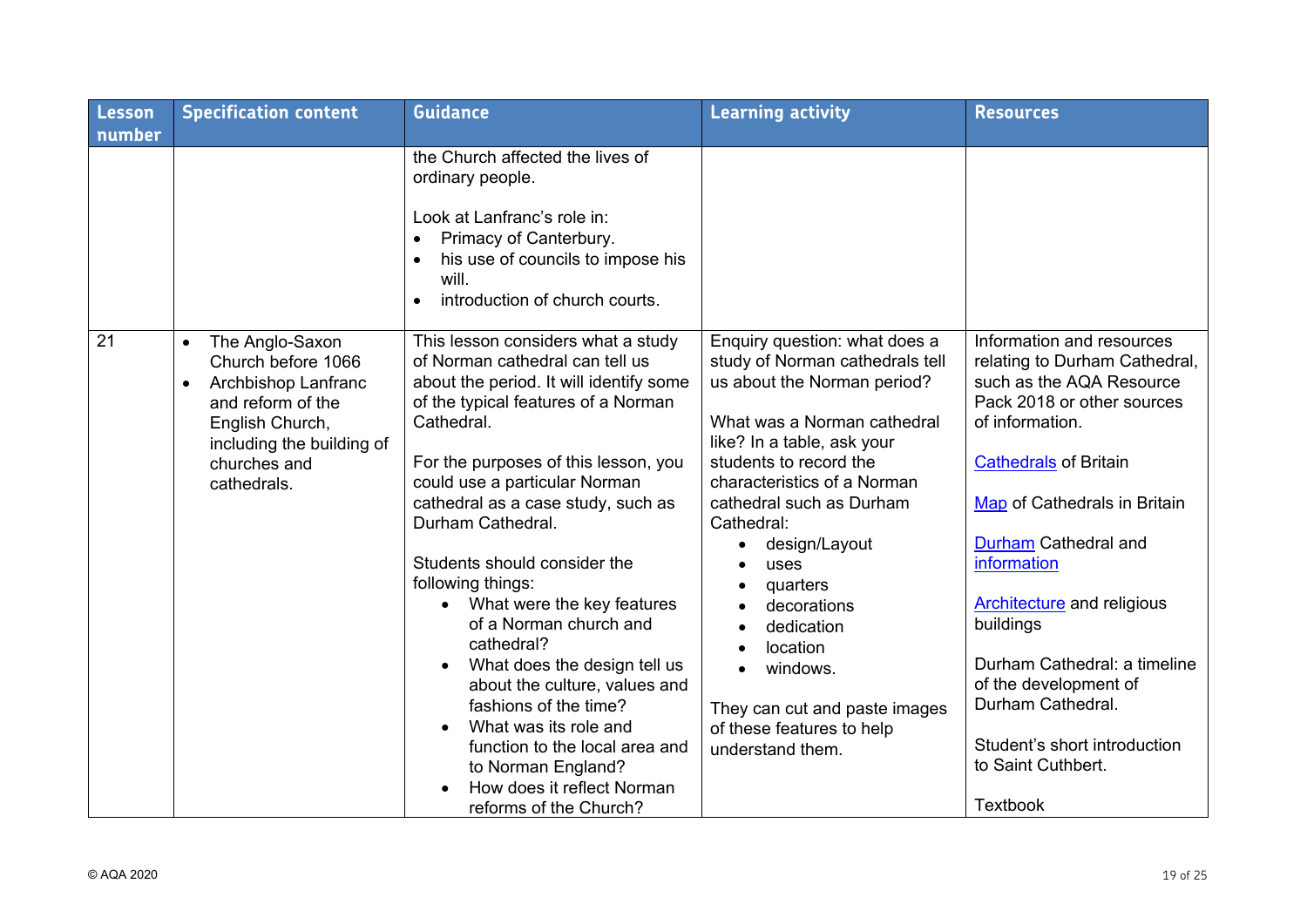| <b>Lesson</b> | <b>Specification content</b>                                                                                                                                            | <b>Guidance</b>                                                                                                                                                                                                                                                                                                                                                                                                    | <b>Learning activity</b>                                                                                                                                                                                                                                                                                                                                                                                                                                                                                                                                  | <b>Resources</b> |
|---------------|-------------------------------------------------------------------------------------------------------------------------------------------------------------------------|--------------------------------------------------------------------------------------------------------------------------------------------------------------------------------------------------------------------------------------------------------------------------------------------------------------------------------------------------------------------------------------------------------------------|-----------------------------------------------------------------------------------------------------------------------------------------------------------------------------------------------------------------------------------------------------------------------------------------------------------------------------------------------------------------------------------------------------------------------------------------------------------------------------------------------------------------------------------------------------------|------------------|
| number        |                                                                                                                                                                         |                                                                                                                                                                                                                                                                                                                                                                                                                    |                                                                                                                                                                                                                                                                                                                                                                                                                                                                                                                                                           |                  |
|               |                                                                                                                                                                         | Where did its wealth come<br>$\bullet$<br>from?                                                                                                                                                                                                                                                                                                                                                                    | Students consider a series of<br>sources about Norman<br>cathedrals such as Durham.<br>They find information from the<br>sources to support a series of<br>statements.<br>Students could then create a<br>virtual museum a 'display'<br>answering the question 'what<br>does Durham cathedral tell us<br>about the Norman period?'                                                                                                                                                                                                                        |                  |
| 22            | Church organisation and<br>$\bullet$<br>courts<br>Church-state relations<br>$\bullet$<br>William II and the<br>$\bullet$<br>Church<br>Wealth of the Church<br>$\bullet$ | Develop your students'<br>understanding of key institutions:<br>bishoprics<br>monasteries<br>nunneries.<br>Explore the character of William II<br>and its impact on his dealings with<br>the church. Consider with your<br>students the problems with the<br>evidence in making a sound<br>judgement on William II. You should<br>also cover William II's illness and<br>Anselm, and The Council of<br>Rockingham. | Give your students an overview<br>of how the Norman Church was<br>organised and explain what key<br>institutions did.<br>Use the trial of William of Calais<br>and ask your students to<br>evaluate the strength of the new<br>church courts. They should<br>consider what the result was<br>and who won.<br>Ask your students to research<br>and write a character profile of<br>William II, highlighting the traits<br>that might help or hinder his<br>relationship with the Church.<br>In groups ask students to<br>consider the following questions: | <b>Textbook</b>  |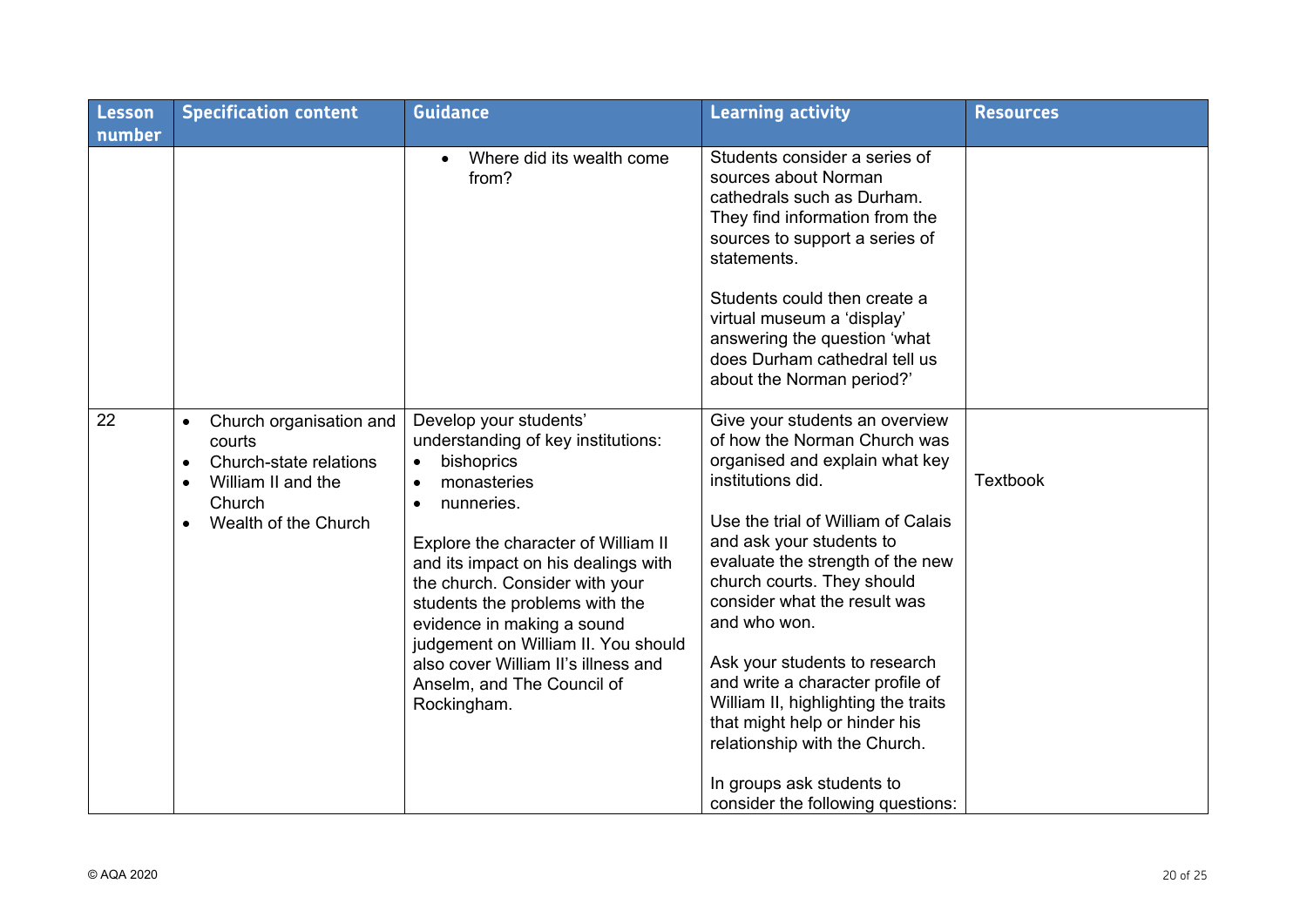| <b>Lesson</b><br>number | <b>Specification content</b>                                                                                                                                         | <b>Guidance</b>                                                                                                                                                                                                                                                                                                                                                                                                                                                           | <b>Learning activity</b>                                                                                                                                                                                                                                                                                                                                                                                                                                                            | <b>Resources</b>                                                                                                                        |
|-------------------------|----------------------------------------------------------------------------------------------------------------------------------------------------------------------|---------------------------------------------------------------------------------------------------------------------------------------------------------------------------------------------------------------------------------------------------------------------------------------------------------------------------------------------------------------------------------------------------------------------------------------------------------------------------|-------------------------------------------------------------------------------------------------------------------------------------------------------------------------------------------------------------------------------------------------------------------------------------------------------------------------------------------------------------------------------------------------------------------------------------------------------------------------------------|-----------------------------------------------------------------------------------------------------------------------------------------|
|                         |                                                                                                                                                                      |                                                                                                                                                                                                                                                                                                                                                                                                                                                                           | How far did William II's<br>$\bullet$<br>'piety' improve with Anselm<br>as archbishop of<br>Canterbury?<br>What resolved the conflict<br>$\bullet$<br>between king and<br>archbishop?<br>As a class, conclude with an<br>assessment of the position of<br>the Norman Church in England<br>by c1100.                                                                                                                                                                                 |                                                                                                                                         |
| 23                      | William II and the<br>$\bullet$<br>Church<br>The wealth of the<br>$\bullet$<br>Church<br>Relations with the<br>$\bullet$<br>Papacy<br>The Investiture<br>Controversy | This is your opportunity to build on<br>Lesson 22 by exploring the Norman<br>Church's and the Crown's relations<br>with the Papacy. You may want to<br>consider the following aspects with<br>your students:<br>The idea that William as a<br>righteous king. What evidence<br>for this do we have?<br>What were relations between<br>William and Pope Gregory VII<br>like?<br>William II and church vacancies.<br>The significance of the trial of<br>William of Calais. | Provide the class with a<br>definition of what the Investiture<br>Controversy was.<br>Give your class some basic<br>information on the Investiture<br>Controversy so that your<br>students can select the key<br>events and make their own<br>timeline or living graph. They<br>should place the events in<br>England on the graph in a<br>different colour.<br>As a class, conclude by<br>determining the position of the<br>English throne in relation to the<br>papacy by c1100. | <b>Investiture Controversy</b><br><b>Textbook</b><br>European <b>context</b> of the<br>Investiture Controversy for<br>teacher research. |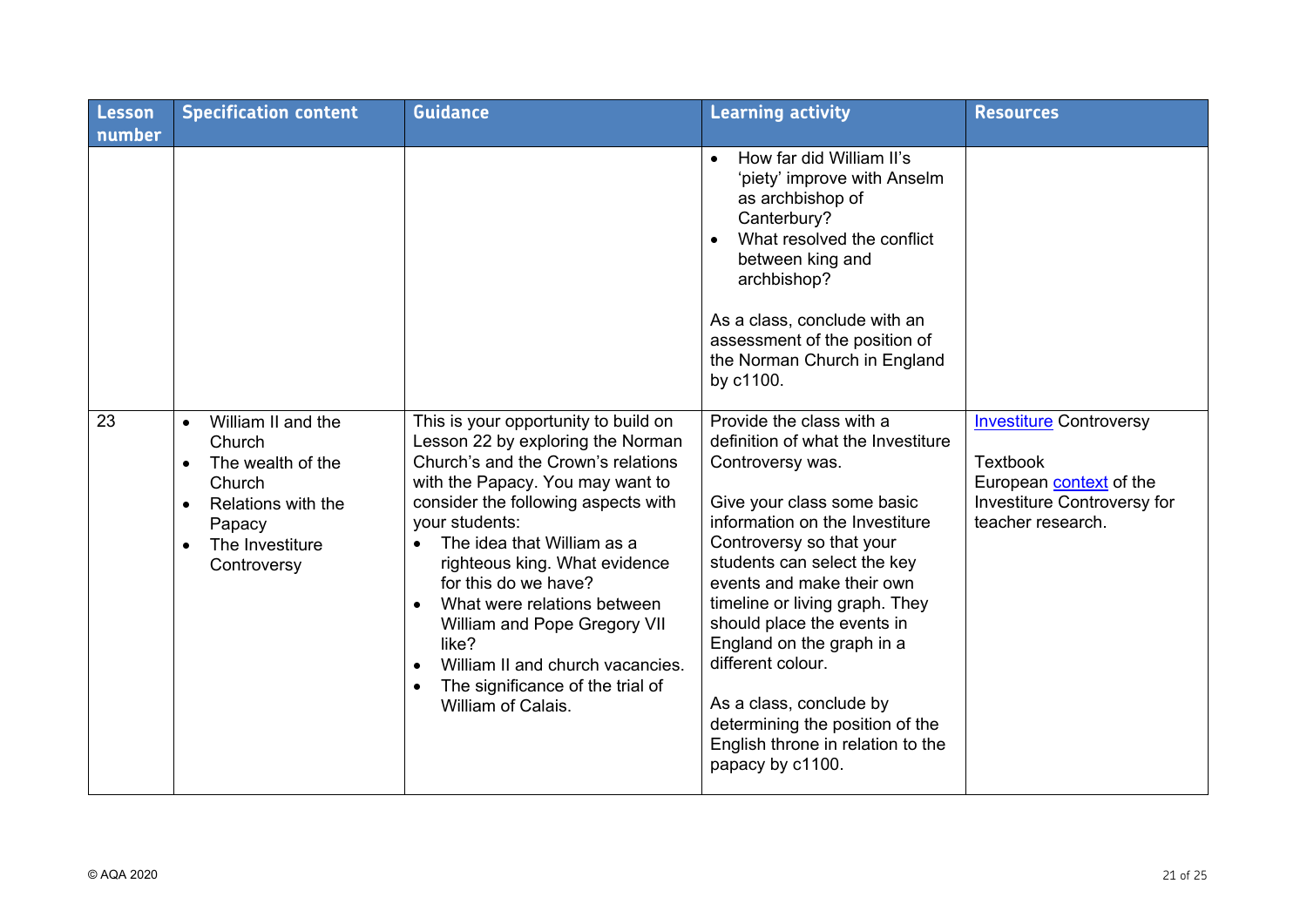#### **Monasticism**

| Lesson<br>number | <b>Specification content</b>                                                                                          | <b>Guidance</b>                                                                                                                                                                                                                                                                                                                                                                                                                                                                                                                                                                                                                                                                                                                                     | <b>Learning activity</b>                                                                                                                                                                                                                                                                                                                                                                                                                                                                                                                                                                                        | <b>Resources</b>                                                                                                                                                                                                                                                                                                                                                          |
|------------------|-----------------------------------------------------------------------------------------------------------------------|-----------------------------------------------------------------------------------------------------------------------------------------------------------------------------------------------------------------------------------------------------------------------------------------------------------------------------------------------------------------------------------------------------------------------------------------------------------------------------------------------------------------------------------------------------------------------------------------------------------------------------------------------------------------------------------------------------------------------------------------------------|-----------------------------------------------------------------------------------------------------------------------------------------------------------------------------------------------------------------------------------------------------------------------------------------------------------------------------------------------------------------------------------------------------------------------------------------------------------------------------------------------------------------------------------------------------------------------------------------------------------------|---------------------------------------------------------------------------------------------------------------------------------------------------------------------------------------------------------------------------------------------------------------------------------------------------------------------------------------------------------------------------|
| 24               | The Norman reforms,<br>$\bullet$<br>including the building of<br>abbeys and monasteries<br>Monastic life<br>$\bullet$ | Lesson 24 will give you the<br>opportunity to develop your students'<br>understanding of what abbeys and<br>monasteries were like. Later on, the<br>lessons will develop your students'<br>understanding of the Norman<br>reforms to monastic life. It will be<br>useful when assessing the extent of<br>the changes for your students to<br>understand what Anglo-Saxon<br>monasteries had been like.<br>You should give your students an<br>outline of following aspects:<br>the range of religious orders<br>in England and their<br>work/beliefs<br>the revival of monasteries in<br>the north<br>the role of Cluny in reform of<br>monasticism<br><b>Augustinians and Cistercians</b><br>$\bullet$<br>orders and reasons for their<br>success. | Enquiry question: what was a<br>Norman abbey or monastery<br>like?<br>Students conduct research into<br>the range of religious orders and<br>write short profiles of each<br>order. They should include<br>where they have settled in<br>England and a recent history<br>(pre- and post-conquest).<br>Introduce and define key words.<br>What was the role of a monk in<br>each order? Students draw a<br>comparison table to show<br>differences and similarities<br>between each order.<br>As a class, focus on Cluny and<br>assess the role of this order in<br>the reform of monasteries<br>across England. | <b>Monastic Revival worksheet</b><br>Location and database of<br>Abbeys and Monasteries<br>Monasticism<br>Short clip (referencing C12th)<br>but explains background<br>purpose to <b>Monastic</b> life can<br>be found here at Changing<br>Lives.<br><b>Textbook</b><br><b>AQA Historic Environment</b><br>Resource Pack 2022, for<br>Castle Acre Priory:<br>Resources M. |
| 25 and<br>26     | The Norman reforms,<br>$\bullet$<br>including the building of<br>abbeys and monasteries<br>Monastic life<br>$\bullet$ | Lessons 25 and 26 give you the<br>opportunity to develop your students'<br>understanding of how they changed<br>under Norman rule. Students should<br>begin to understand this through a<br>study of Castle Acre Priory.                                                                                                                                                                                                                                                                                                                                                                                                                                                                                                                            | Enquiry question: how did<br>monasteries change under the<br>Normans?                                                                                                                                                                                                                                                                                                                                                                                                                                                                                                                                           | <b>Textbook</b><br><b>AQA Historic Environment</b><br>Resource Pack 2022, for<br>Castle Acre Priory:                                                                                                                                                                                                                                                                      |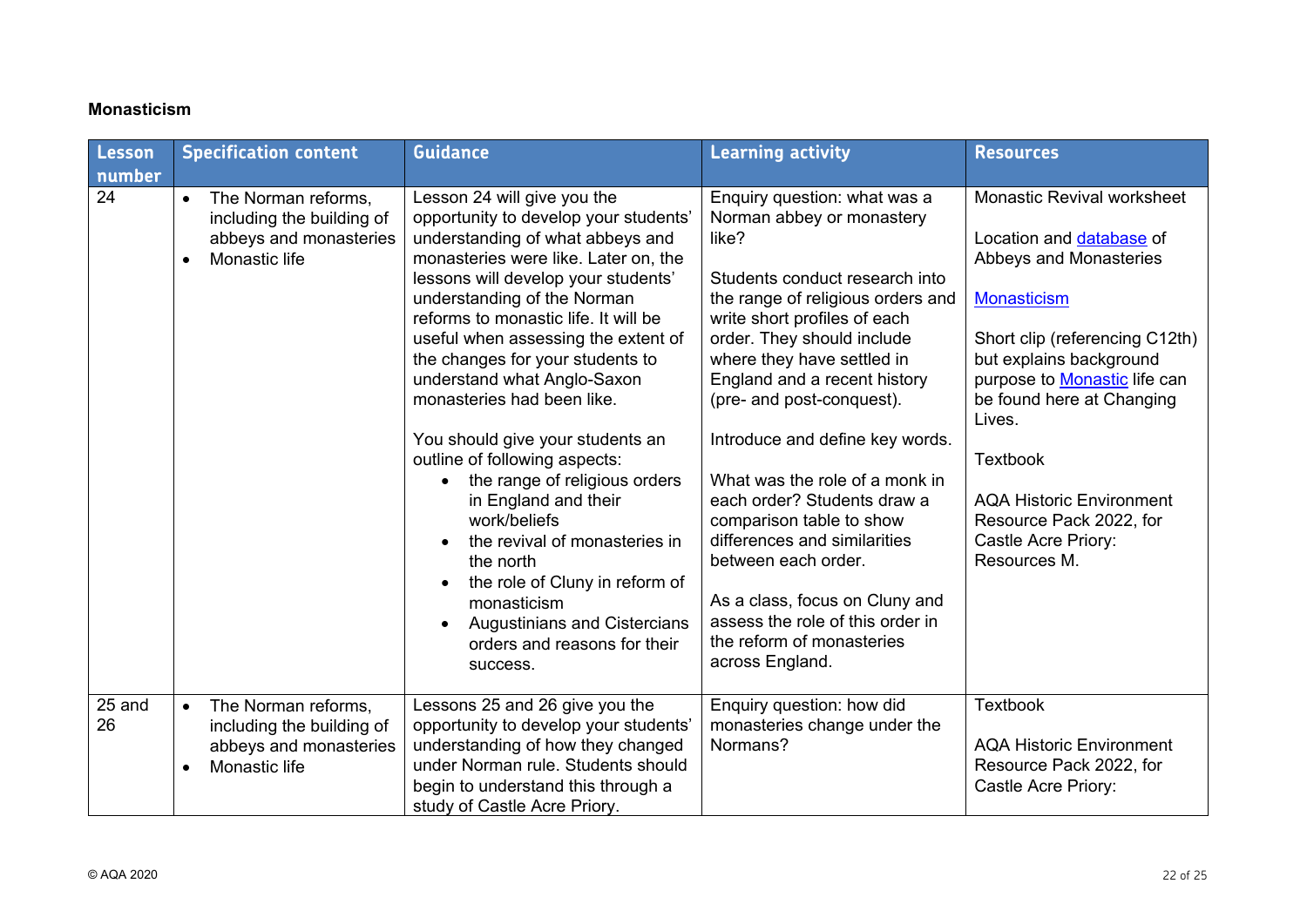| Lesson       | <b>Specification content</b>                                                                | <b>Guidance</b>                                                                                                                                                                                                  | <b>Learning activity</b>                                                                                                                                                                                                                                                                                                                                                                                                                                 | <b>Resources</b>                                                                                                                                                                                                                                                |
|--------------|---------------------------------------------------------------------------------------------|------------------------------------------------------------------------------------------------------------------------------------------------------------------------------------------------------------------|----------------------------------------------------------------------------------------------------------------------------------------------------------------------------------------------------------------------------------------------------------------------------------------------------------------------------------------------------------------------------------------------------------------------------------------------------------|-----------------------------------------------------------------------------------------------------------------------------------------------------------------------------------------------------------------------------------------------------------------|
| number       |                                                                                             |                                                                                                                                                                                                                  |                                                                                                                                                                                                                                                                                                                                                                                                                                                          |                                                                                                                                                                                                                                                                 |
|              |                                                                                             | For these purposes use Castle Acre<br>Priory as a case study.<br>Part of this lesson should allow<br>students to familiarise themselves<br>with the layout of Castle Acre Priory.                                | Using maps establish the<br>location of Castle Acre Priory in<br>England.<br>Students will add small<br>thumbnail copies of Resource<br>images to a base map of the<br>Priory, labelling and annotating<br>what can be seen in each image<br>OR In groups, ask your students<br>to put together their own virtual<br>tour. They could use<br>PowerPoint.<br>As a class, brainstorm key<br>features of monastic buildings<br>and key features of monastic | Background information, and<br>Resources $A - D$ , G, H, I, K.<br><b>Castle Acre Priory</b><br><b>AQA Historic Environment</b><br>Resource Pack 2022, for<br><b>Castle Acre Priory Resource</b><br>L and M<br><b>Isleham</b> Priory<br><b>Battle Abbey site</b> |
|              |                                                                                             |                                                                                                                                                                                                                  | life. Consider what changed<br>under the Normans.                                                                                                                                                                                                                                                                                                                                                                                                        |                                                                                                                                                                                                                                                                 |
| 27 and<br>28 | The Norman reforms,<br>including the building of<br>abbeys and monasteries<br>monastic life | The objective should be to learn<br>about the person who founded the<br>Castle acre Priory - William de<br>Warenne and William de Warenne II.<br>Discuss William de Warenne's<br>motives in founding the Priory. | Read the Background<br>information about William de<br>Warenne complete a short work<br>sheet about the founder of<br>Castle Acre Priory.<br>Students write a short essay of<br>no more than 300 words on why<br>William de Warenne chose the<br><b>Cluniacs to found Castle Acre</b><br>Priory.                                                                                                                                                         | <b>AQA Historic Environment</b><br>Resource Pack 2022, for<br>Castle Acre Priory:<br>Background information, and<br>Resources L and M.<br>Worksheet on William de<br>Warenne.                                                                                   |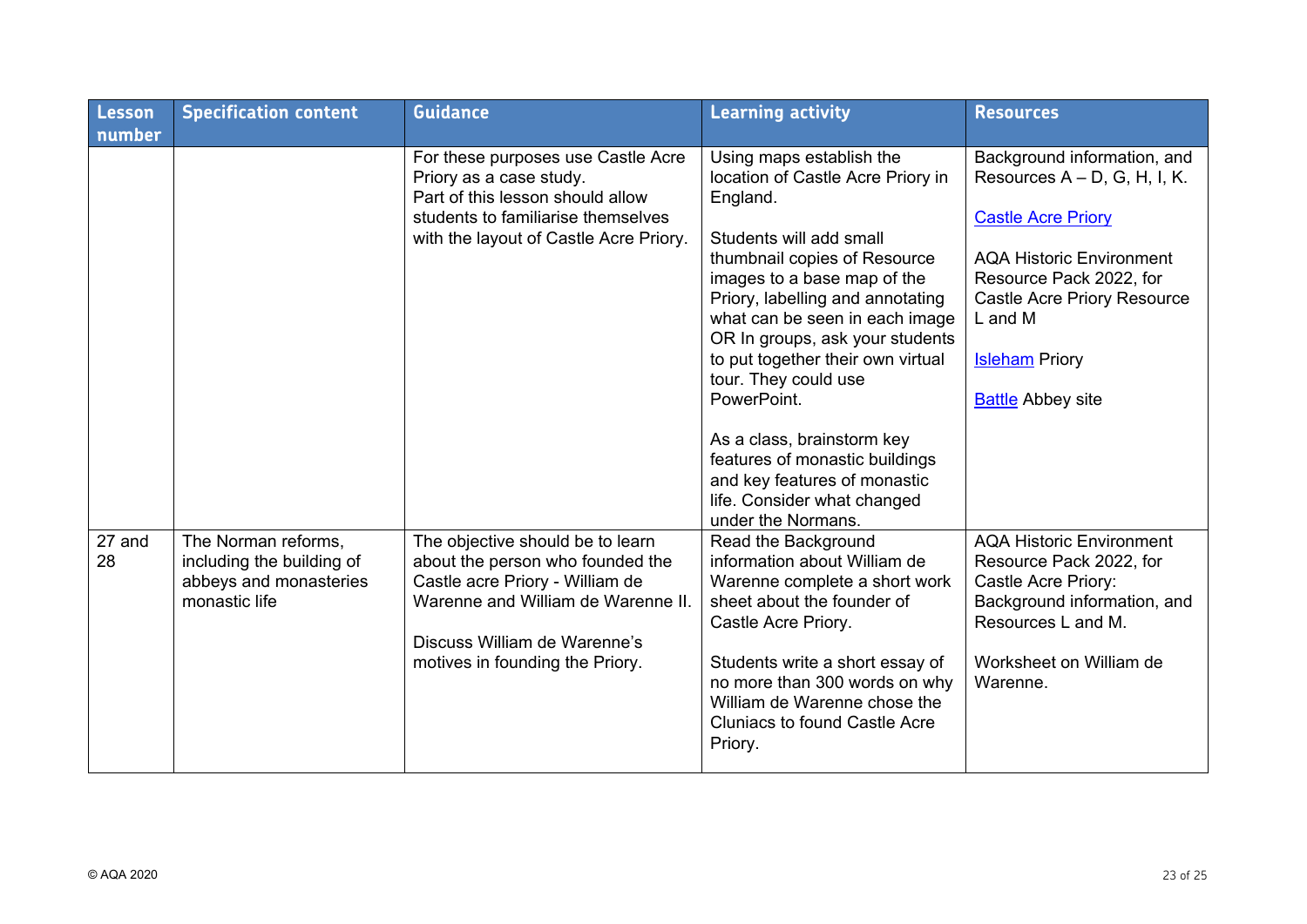| Lesson       | <b>Specification content</b>                                                                                  | <b>Guidance</b>                                                                                                                                                                             | <b>Learning activity</b>                                                                                                                                                                                                                                                                                                      | <b>Resources</b>                                                                                                   |
|--------------|---------------------------------------------------------------------------------------------------------------|---------------------------------------------------------------------------------------------------------------------------------------------------------------------------------------------|-------------------------------------------------------------------------------------------------------------------------------------------------------------------------------------------------------------------------------------------------------------------------------------------------------------------------------|--------------------------------------------------------------------------------------------------------------------|
| number<br>29 | Learning<br>$\bullet$<br>Schools and education<br>$\bullet$<br>Latin usage and the<br>$\bullet$<br>vernacular | This lesson seeks to help students<br>understand the type of education in<br>Norman England, who benefited<br>from it and develop the idea that<br>monasteries were centres of<br>learning. | Enquiry question: what was<br>education like in Norman<br>England?<br>Students complete a mind map<br>showing:<br>What type of learning                                                                                                                                                                                       | <b>Textbook and internet</b><br>research<br>Academic article on Norman<br>language and effect on<br><b>English</b> |
|              |                                                                                                               |                                                                                                                                                                                             | that went on in Norman<br>England?<br>Who was educated and<br>in what?<br>Who did the teaching?<br>$\bullet$<br>Who spoke Latin?<br>٠<br>What other languages<br>else were spoken?                                                                                                                                            |                                                                                                                    |
|              |                                                                                                               |                                                                                                                                                                                             | Class debate (which ties in with<br>previous lessons about abbeys<br>and monasteries) students<br>consider the following questions:<br>How did abbeys and<br>$\bullet$<br>monasteries contribute to<br>Norman society?<br>If you were an Anglo-Saxon<br>monk what changes would<br>you have experienced under<br>Norman rule? |                                                                                                                    |